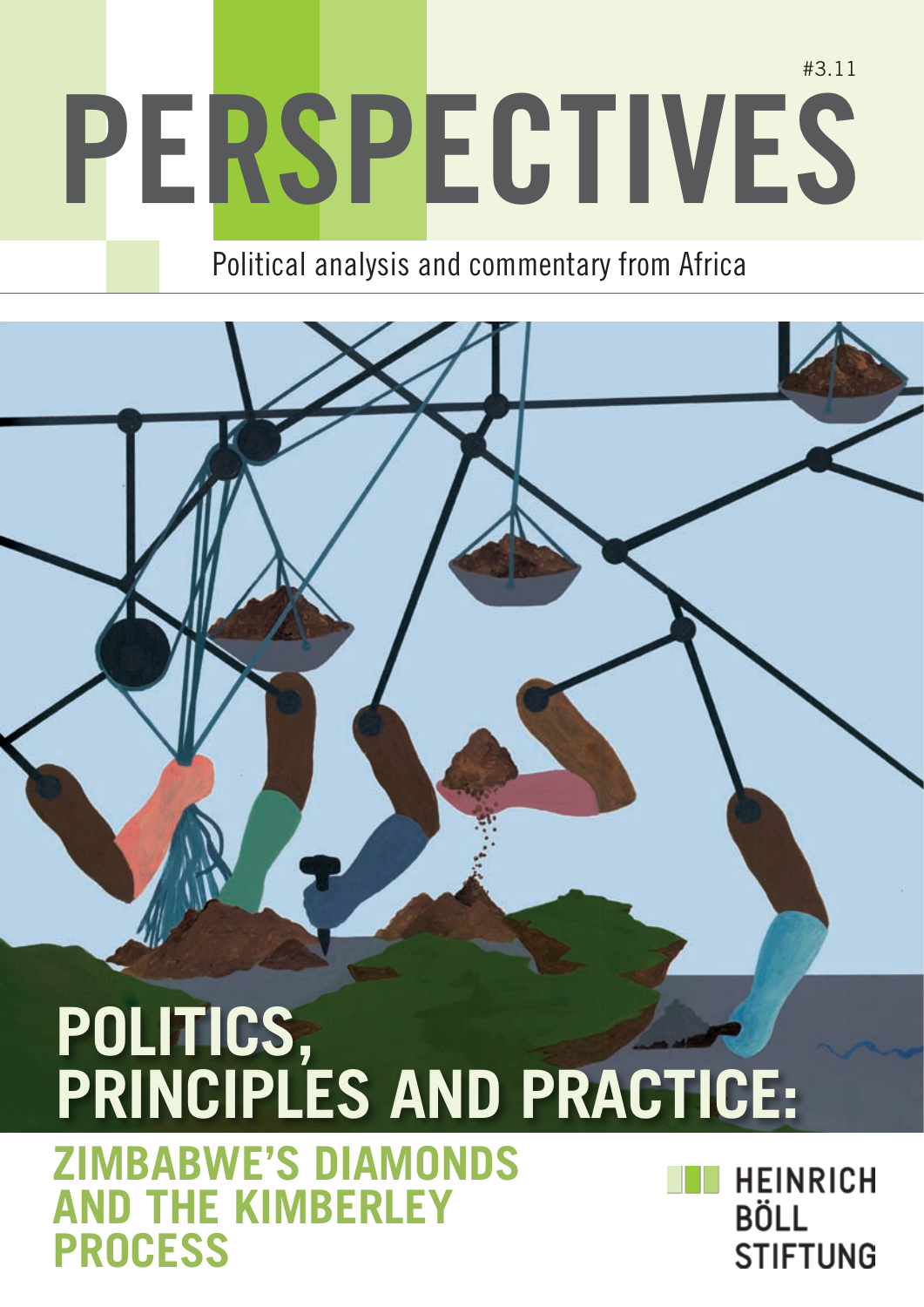### **Contents**

| Editorial |                                                                                                                    | 3              |
|-----------|--------------------------------------------------------------------------------------------------------------------|----------------|
| п         | Interview<br>"The Marange Diamond Fields Remain Volatile"<br>Farai Maguwu                                          | $\overline{4}$ |
| п         | Zimbabwe's Political Economy and the Marange Diamonds<br><b>Showers Mawowa</b>                                     | 9              |
| п         | Resolving the Marange Impasse: What Role for Zimbabwe, its<br>Neighbours and Other Stakeholders?<br>Claude Kabemba | 14             |
|           | Debate<br>Can the Kimberley Process Survive Marange?<br>Alan Martin                                                | 22             |
|           | A Reality Check? The Kimberley Process and Marange<br>Stéphane Chardon                                             | 23             |
|           | The Kimberley Process and the Marange Diamond Fields: A Timeline                                                   | 26             |

#### **Heinrich Böll Foundation – Africa**

The Heinrich Böll Foundation, associated with the German Green Party, is a legally autonomous and intellectually open political foundation.

Our foremost task is civic education in Germany and abroad with the aim of promoting informed democratic opinion, socio-political commitment and mutual understanding. In addition the Heinrich Böll Foundation supports artistic and cultural as well as scholarly projects, and co-operation in the development field. The political values of ecology, democracy, gender democracy, solidarity and nonviolence are our chief points of reference. Heinrich Böll's belief in and promotion of citizen participation in politics is the model for the foundation's work.

Our programme areas in Africa are:

- Democracy
- **n** Sustainable Development
- **Human Rights**
- n International Politics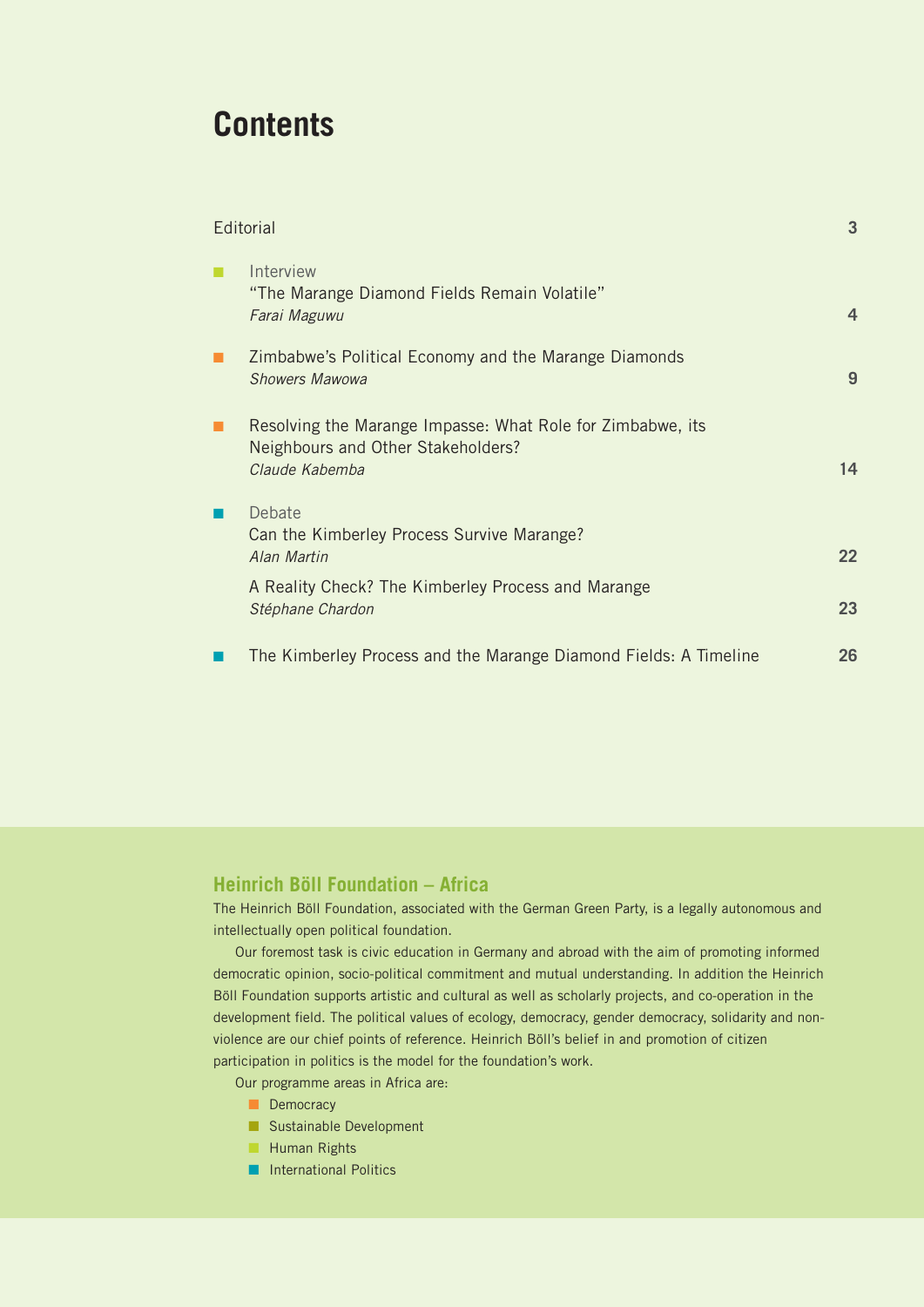### **Editorial**

n 2003 the Kimberley Process Certification<br>Scheme (KP) was created to prevent rebel<br>groups from using the trade in diamonds<br>to finance violent conflict against legitimate<br>governments. Notable progress has been made: the n 2003 the Kimberley Process Certification Scheme (KP) was created to prevent rebel groups from using the trade in diamonds to finance violent conflict against legitimate percentage of so-called "conflict diamonds" in the total diamond trade has fallen from an estimated 4 to 15 percent at the end of the 1990s to less than 0.2 percent today. Nonetheless, the scheme has come under severe criticism, due to perceptions of a widening gap between its principal goals and practical application. Zimbabwe's Marange diamonds, in particular, have been tainted by reports of violence, human rights abuses and smuggling, fuelling doubts about the scheme's credibility and sparking debate about its definition of "conflict diamonds". The issue has highlighted deep divisions among KP member states, and has paralysed the scheme through lack of consensus.

Recently, the battle over Zimbabwe's Marange diamonds and the KP entered a new round. In October 2011 the KP civil society coalition announced its intention to boycott a KP plenary meeting scheduled for November in Kinshasa, DRC. Civil society, along with government and industry, constitutes one of the three pillars of the KP. The civil society delegation walked out of the last KP intersessional meeting in June to protest the approval of Zimbabwe's rough exports by current Chairman Mathieu Yamba without the required consent of all member states. In his reply to the civil society boycott, Mr. Yamba stated that the plenary meeting will go ahead, and that he would "continue to work with those who wish so".

Can the KP survive Marange? Alan Martin, one of the leading activists in the KP civil society coalition, is convinced that should the scheme fail to modernise and commit to a higher set of standards, it will ultimately become irrelevant. In contrast, Stéphane Chardon, chairman of the KP Working Group on Monitoring, argues that the Marange issue has, to some extent, demonstrated the scheme's capacity to tackle new challenges, enabling it to contribute to real improvements on the ground.

The security and human rights situation has

indeed improved since the violent 2008 upsurge, when the Zimbabwean government deployed the military in the area. However, human rights activist Farai Maguwu cautions that the Marange diamond fields remain volatile. More importantly, the issue needs to be understood in the context of Zimbabwe's political crisis, which remains unchanged. Instead of uplifting the Zimbabwean economy after years of turmoil, and despite the formation of a government of national unity, patterns of ownership and opacity regarding revenue streams suggest that the Marange diamonds serve as an important income source for the ruling ZANU-PF elite and its military allies. It is because of this alleged link between ZANU-PF's brutal grip on power and the control of the Marange diamonds that some observers argue they should be classified as "conflict diamonds".

However, whether this - and consequently, Zimbabwe's suspension from the KP - would lead to the desired results is subject to controversy. Claude Kabemba argues that continued trade of the Marange diamonds under the KP would help ensure at least minimal transparency and accountability.

The contributions brought together here clearly show that the solution to the Marange issue ultimately lies within Zimbabwe. There is, however, little doubt that the KP and Zimbabwe's neighbouring states should play a more critical role in resolving the situation. We hope that this edition of *Perspectives*, which was inspired by robust discussions at a roundtable seminar co-hosted by the foundation, will stimulate further debate on how to make the Marange diamonds work for the benefit of all Zimbabweans.

Dr Antonie Katharina Nord Regional Director

Jochen Luckscheiter Programme Manager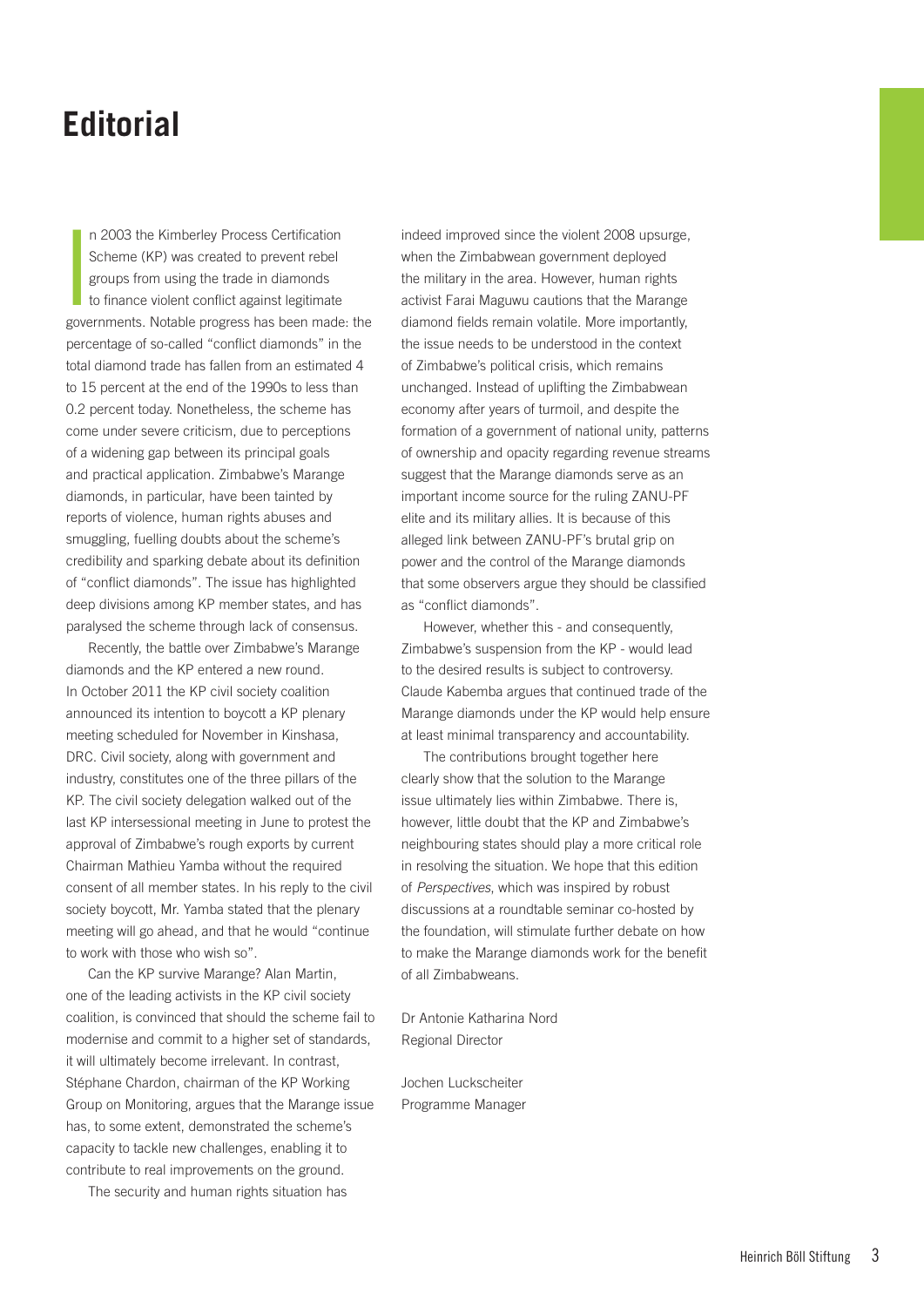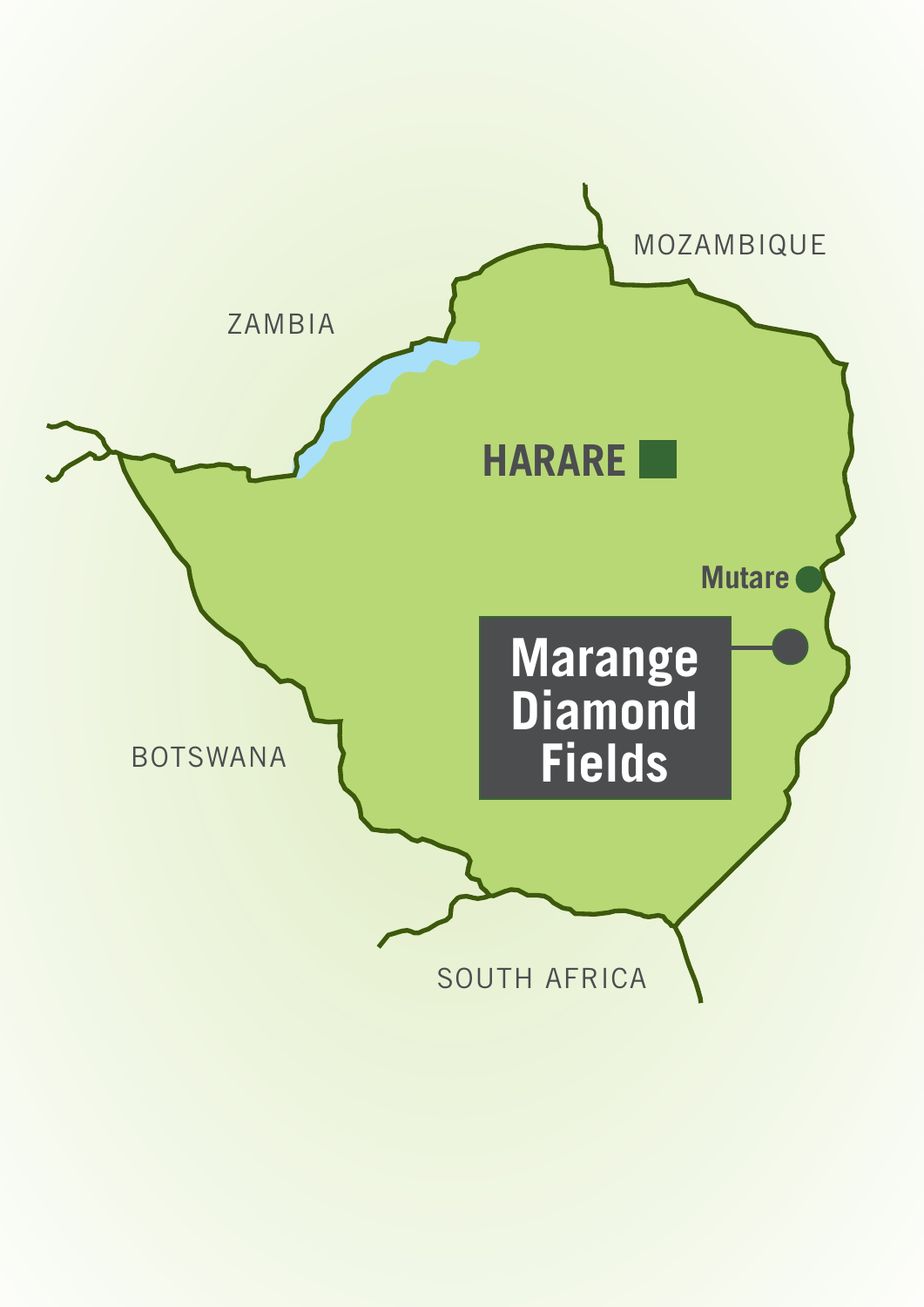### Interview **"The Marange Diamond Fields Remain Volatile"**

S ince the 2006 discovery of alluvial diamonds in Marange, eastern Zimbabwe, the area has experienced serious stresses in form of violence, social instability and environmental degradation.

Activist Farai Maguwu took some time out to share his assessment of the current situation around the Marange diamond fields. Here, he offers his views on what needs to change in order to put the country's diamond industry on the right track.

#### **HBS: How has the security and human rights situation developed since the upsurge in violence in 2008?**

**Maguwu:** The Marange diamond fields remain volatile, and the situation is likely to remain so for the foreseeable future. There have been many twists and turns in the pattern and methods of violence in Marange since the launch of Operation Hakudzokwi in November 2008, during which [according to conservative estimates] two hundred people were killed – most of them gunned down.

Violence by the military has slowed down since. Based on information obtained from community monitors, the CRD [Centre for Research and Development] estimates that at least twenty people were killed in Marange in 2011, fewer than five of them by state security agents.

Generally, violence by state security agents has become more sporadic. During times when highranking international and government officials are expected to tour the diamond fields, the military turns violent against the panners in desperate attempts to clear the fields of artisanal miners. Between March and April 2011, more than four hundred artisanal miners were severely assaulted by state security agents ahead of a visit by the Africa Diamond Producers Association [which had been invited by the Zimbabwean government to witness that mining operations in Marange comply with international standards]. There was another

violent upsurge at end of May, ahead of a June visit by President Mugabe.

During times when highranking international and government officials are expected to tour the diamond fields, the military turns violent against the panners.

Private security guards have become the main perpetrators of human rights abuses in 2011. In particular, private security of the Mbada Diamonds mining company has gained notoriety over its practice of setting dogs on panners. In June 2011, the CRD reported the death of John Manono, who was severely mauled by dogs near the Mbada claim as guards watched. In May, two artisanal miners were shot dead by private security guards at the Pure Diamonds claim. More cases go unreported due to the inaccessibility of Marange to civil society.

With regard to violence against women, a similar trend can be observed. Since the 2008 upsurge in violence, reports of rape in the diamond fields have diminished. Nevertheless, the scourge has not ended. The CRD frequently encounters cases of women being assaulted by soldiers or private security guards. In July, the CRD assisted a seventy-two-year-old granny and her two-yearold granddaughter who had dogs set on them by Mbada security guards. The guards operate outside the law, and are immune to prosecution due to the politicisation and militarisation of the Marange diamond fields.

#### **HBS: So the military is still present in the area. What role has it played since 2008?**

**Maguwu:** Yes, the military is still present in Marange, but has been significantly downsized. We



#### **Farai Maguwu**

Farai is the founding director of the Mutarebased Centre for Research and Development (CRD). The CRD was instrumental in exposing gross human rights abuses and illicit deals in the Marange diamond fields, which led to intervention by the Kimberley Process in 2009. It also forms part of the Kimberley Process Local Focal Point (LFP), established in 2010 and comprising six Zimbabwean civil society organisations. Through monitoring, lobbying and research, the CRD and the LFP aim to improve human rights, accountability and transparency in the country's diamond sector. In 2011, Farai received the Human Rights Watch's prestigious Alison Des Forges Award for Extraordinary Activism.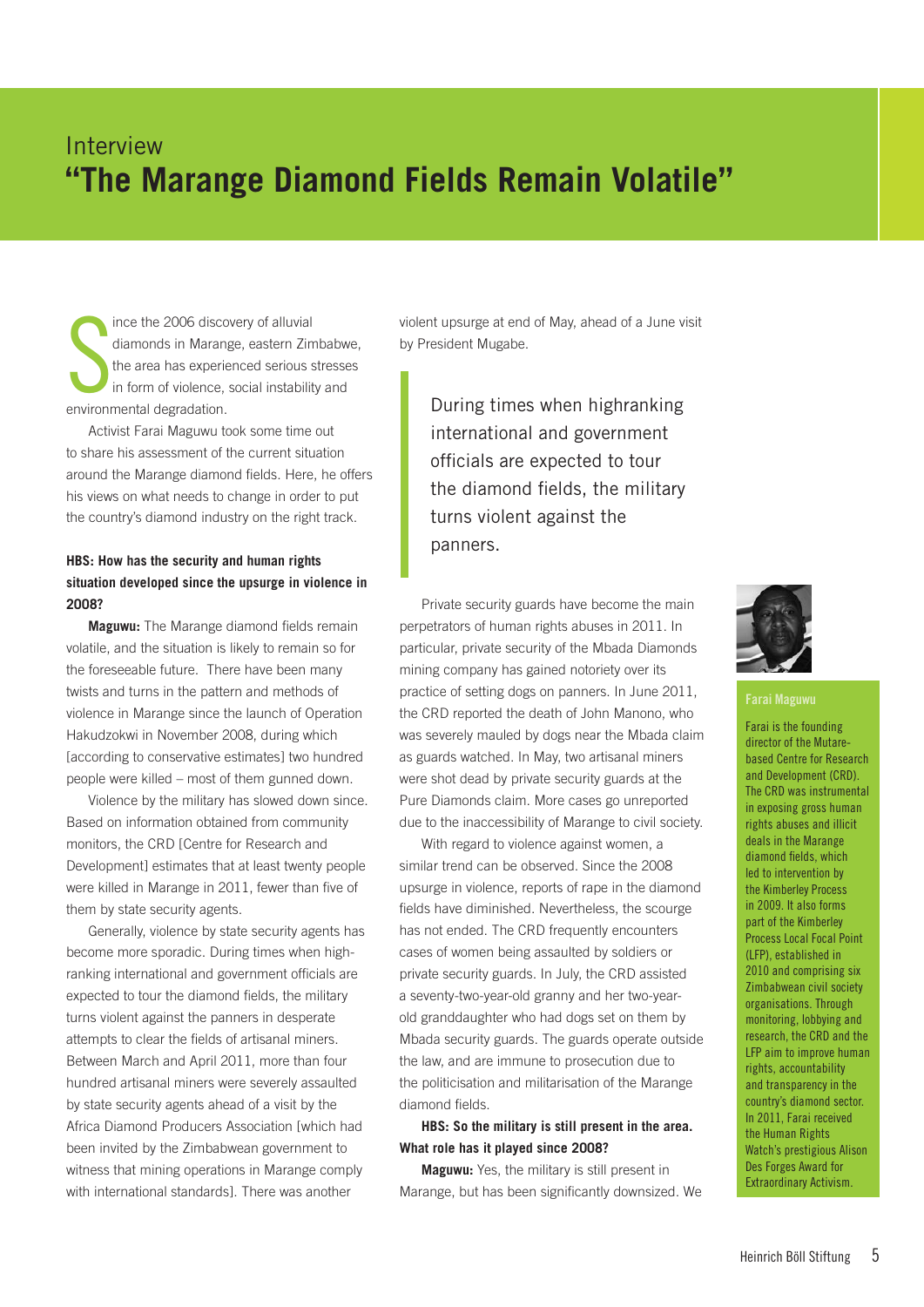estimate that the number has been brought down from a high of fifteen hundred to two thousand in November 2008 to approximately three hundred to five hundred today. As more claims were awarded to new diamond mining companies, the area under the control of the military also became smaller and smaller. Two military bases remain in the diamond fields. The role of the military is to protect resource areas that have not yet been allocated to mining companies. However, the military is involved in coordinating diamond mining syndicates throughout that area. It is also involved in diamond smuggling – supplying local and international dealers with diamonds.

**HBS: What mining companies were awarded the claims? And how has the commercialisation of mining affected the lives and livelihoods of the people of Marange?**

**Maguwu:** Five companies are now mining in Marange: Anjin, Pure Diamonds, Marange Resources, Mbada Diamonds and Sino Zimbabwe. Most of the companies are joint ventures with the Zimbabwean government.

The mining operations have had adverse effects on the Marange community. Four thousand families are set to be relocated from Marange. Three hundred families have already been resettled at Arda Transau, about 40 km north of Marange. The majority of these households are headed by women. Each family was given a US\$1000 disturbance allowance and maize meal for three months. Frequent visits by the CRD show that these families are now starving. The plots people were given measure a mere one hundred square meters, meaning they have no land for farming. The absence of farming land is a major blow to the relocated families, since they are all subsistence farmers. The fact that the families were moved in the midst of the agricultural season deprived them of their 2010–11 harvest.

The families remaining in Marange remain insecure, as they do not know when they will be relocated. In practice, companies are mining and prospecting at the same time, always expanding their concessions into the villages. With no government official coming to the defence of the Marange villagers, there is an ever-growing challenge of human insecurity. This is also leading to low agricultural output, as villagers are no longer planting due to pending relocation. Because the mining area has been sealed off, families have

been separated. The CRD has interviewed Marange residents who no longer return to their villages due to security concerns.

The families remaining in Marange remain insecure, as they do not know when they will be relocated.

Forced relocation has also caused cultural violations by omitting plans to rebury the dead. One elderly women at Arda Transau told the CRD that she is troubled about having left her three sons in Marange. Later in the interview, it emerged that she was referring to three dead sons, whom she wants reburied near her new homestead at Arda Transau.

**HBS: The government of Zimbabwe has argued that the Mbada Diamonds and Marange Resources mines are compliant with the minimum standards of the Kimberley Process Certification Scheme, and that therefore the country should be allowed to export diamonds from these mines. What's the CRD's position on this?** 

**Maguwu:** The Kimberley Process [KP] is a country-level certification scheme. For that reason, the KP founding document calls on states to draft legislation to enforce the KP minimum standards. This means governments should create a homogenous legal and operational framework for diamond mining companies. The norm would have been for the entire Marange diamond fields to comply with the KP minimum standards by meeting certain benchmarks set by the government of Zimbabwe. Allowing for mine-site compliance is an admission of failure by government to play its part in meeting the KP minimum standards. More so, since government holds 50 percent of the shares in four of the five companies mining in Marange.

Nevertheless, the CRD acknowledges that the KP allowed mine-site compliance, hoping that this would motivate Zimbabwe to work harder in implementing the KP minimum standards. In our view, since certain elements of the Joint Work Plan<sup>1</sup> remain unimplemented, it is critical that the KP continues supervising exports from Zimbabwe. The outstanding elements include bringing an end to smuggling; illegal mining; demilitarisation; identification of resource areas in Marange; the creation of a legal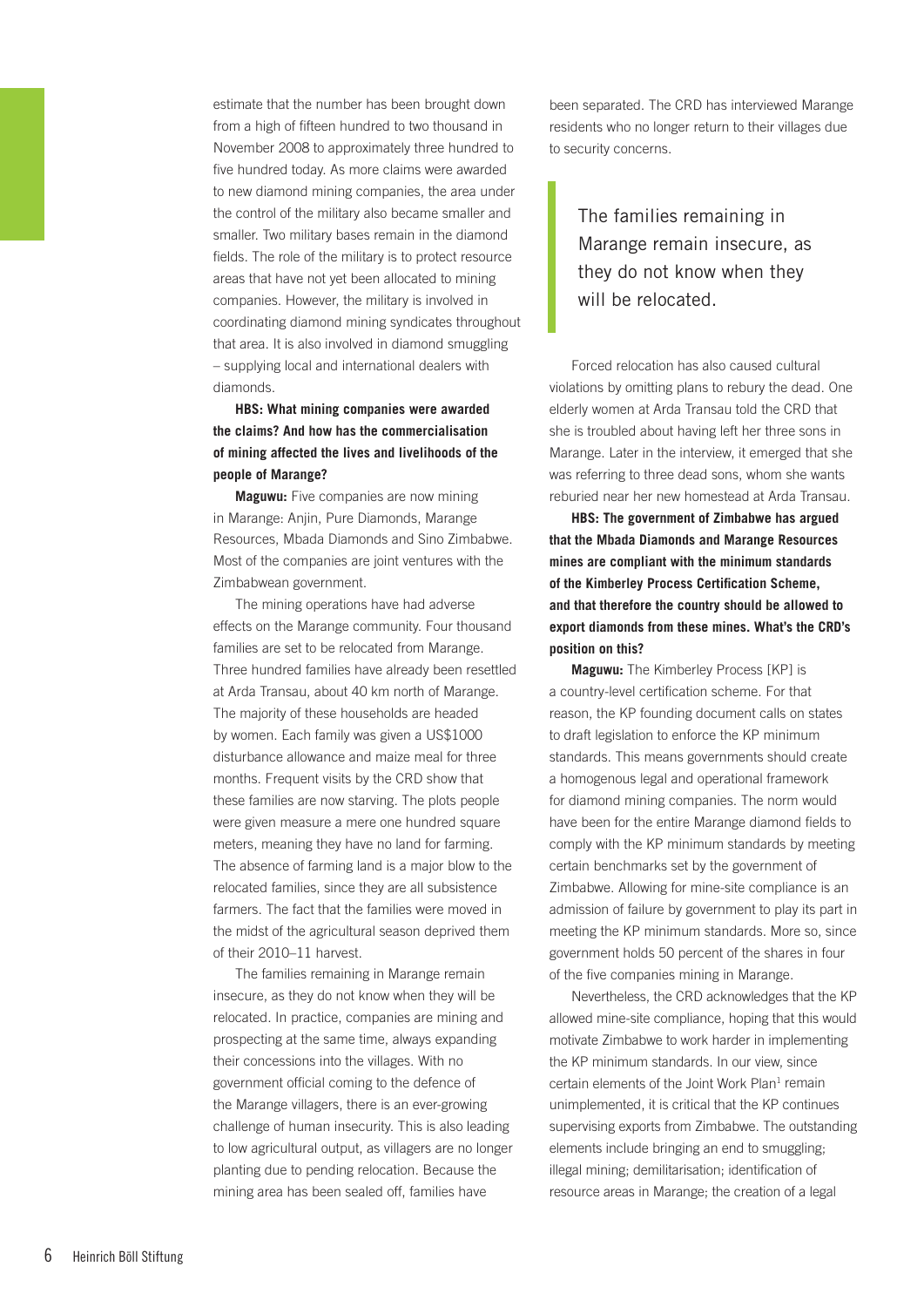framework for the registration of artisanal miners; the setting up of diamond-buying structures in Marange for artisanal miners; and increased cooperation with Mozambican security to curb smuggling.

Legalising artisanal miners will address many other concomitant problems, such as violence, illegal panning and smuggling, which are depriving the government of much-needed revenue. Artisanal miners have repeatedly vowed never to stop panning, as they see this as the only source of employment available to them. Unemployment in Zimbabwe is estimated at over 85 percent.

**HBS: What does the institutional framework governing the diamond mining sector look like? How has it affected the situation in Marange?**

**Maguwu:** Zimbabwe has relatively good mining laws – which, however, have been flouted to accommodate political deals. The Mining Affairs Board is supposed to assess the suitability of mining investors through a rigorous tender procedure. However, the president also has the power to issue special grants to whomsoever he pleases. In such

Legalising artisanal miners will address many other concomitant problems, such as violence, illegal panning and smuggling.

cases, he does not necessarily have to consult the Mining Affairs Board. This limited consultation process may result in underhand deals that may be of political significance, but that are devoid of tangible benefits to the people.

Herein lies the Marange problem. All the companies mining diamonds in Marange were awarded special grants by the president. It is now common knowledge that there was no due diligence in selecting these investors. For instance, in October 2010 the government took over a 100 percent stake in Canadile Miners, a joint venture between a South African company, Core Mining and Minerals Resources, and the Zimbabwe Mining Development Corporation [ZMDC]. Government alleged that Canadile's directors had fraudulently acquired its diamond licence by lying that the company had the financial resources to embark on the mining project. Six Canadile directors, who included one former and two serving ZMDC board members, were arrested and charged with fraud. According to newspaper reports, during his defence one of the Canadile directors, Lovemore Kurotwi, accused Minister of Mines Obert Mpofu of demanding a \$2 million bribe in exchange for a diamond license.

In cases of special grants, the ministry of mines should recommend suitable investors to the president. The fact that some of the individuals and companies recommended by the minister ended up being arrested for fraudulently acquiring mining licenses means that the ministry ill-advised the president.

There is also a challenge in the way Zimbabwe diamonds are being marketed. The Minerals Marketing Corporation of Zimbabwe [MMCZ] is responsible for marketing all minerals in Zimbabwe, on behalf of either government or private investors. Since 2010 Marange diamonds have been seized in Dubai, Belgium, Israel, and recently, in India, indicating that the marketing process is less than legitimate. The official smuggling of diamonds may be an indication that the MMCZ, in the absence of unanimous approval by the Kimberley Process Certification Scheme, is struggling to market and sell Marange diamonds. Official smuggling is also prejudicing Zimbabwe in that diamonds sold without KP certificates are undervalued.

The ZMDC is responsible for the development of the mining sector in Zimbabwe. It has its own subsidiary companies, and is also itself involved in mining. For this reason, the ZMDC has a 50 percent shareholding in all the diamond joint ventures, except in Marange Resources, where it has a 100 percent stake. As a state-controlled entity, the ZMDC has exhibited the corruption and inefficiency characteristic of most government-run institutions in Zimbabwe. In June 2011, the company used diamond funds to pay civil servants a salary increment. The increment came against a backdrop of serious fighting between President Mugabe and Finance Minister Tendai Biti [MDC-T], with the former accusing the latter of denying civil servants a salary hike for political reasons. This shows how the ZMDC is politically compromised, and may consequently not be remitting profits generated from diamond sales to the treasury.

**HBS: What do you think the government needs to do to put the diamond industry on the right track? Maguwu:** Zimbabwe needs a stronger legislative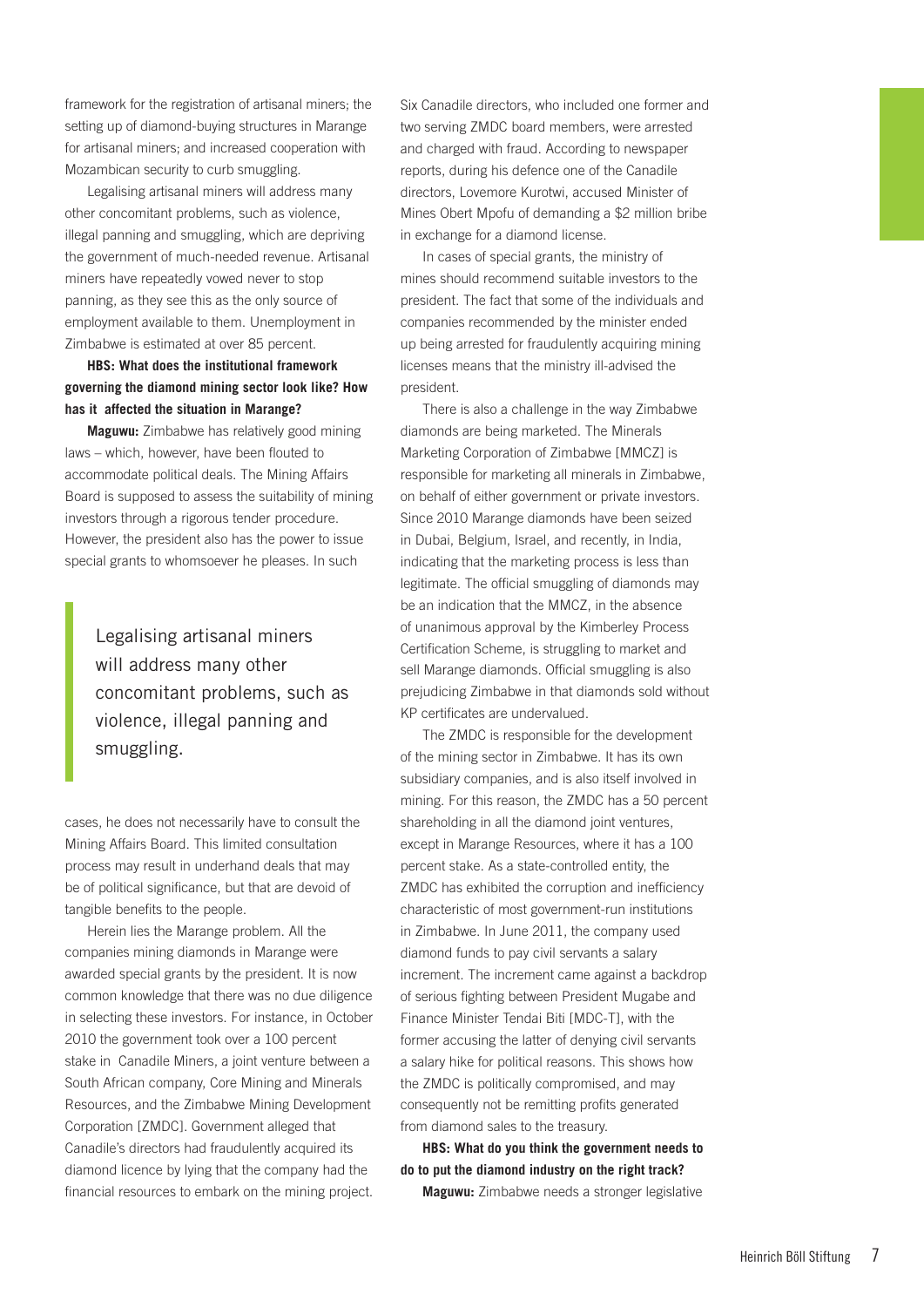framework for the diamond mining sector. The law should inform the process of creating a diamond policy that clarifies the negotiation of contracts, the issuing of licences, and revenue collection; and that spells out the duties and responsibilities of all stakeholders involved. During the opening of parliament in September 2011, President Mugabe

> But can a good diamond policy function where there is no political will? In my view, the challenges in Marange are directly linked to the country's political crises.

urged parliament to speed up the formulation of a diamond policy. But can a good diamond policy function where there is no political will? In my view, the challenges in Marange are directly linked to the country's political crises. Without resolving the political impasse, it is very unlikely that government will work towards improving transparency and accountability in managing the Marange diamonds.

**HBS: Lastly, a lot of attention has been paid to the Marange mining area. Do think the problems there are unique, or do they represent a wider trend in the extractive industries sector of Zimbabwe?**

**Maguwu:** The Marange diamond fields are simply the tip of an iceberg. The CRD is conducting research on gold mining in Penhalonga, about 20 km north of Mutare. The Development Trust of Zimbabwe is working in partnership with a Russian mining company, DTZ-OZGEO, whose operations in the area have negatively affected the community. Some women interviewed by the CRD said that their crops were destroyed by bulldozers, and that they were never compensated by the company. Using open cast mining, the company has destroyed vegetation over 5 square kilometres. Mining operations have further resulted in the community living under a cloud of dust, thereby exposing them to diseases.

The CRD is also investigating activities in another DTZ-OZGEO site in the Chimanimani District, in the southern part of Manicaland Province. Local chiefs complain that apart from participating as cheap labour, their people are not benefiting from the mining operations. Mining in this area is causing environmental degradation at a scale that has not been seen in Marange or anywhere else in the province.

As is the case in Marange, foreign companies receive protection from government in exchange for kickbacks. Generally, communities are scared to speak out about the problems being created by mining companies. They fear victimisation by state security agents, as the companies are connected to the country's political elites. There is also no communication between companies and the surrounding communities.

In exceptional cases, where communities raise their concerns with local politicians, they are promised that government will act. A good example is a speech made by President Mugabe in May 2011 in reference to the operations in Penhalonga. The president had been cornered by traditional leaders who wanted to know why DTZ-OZGEO was operating as if there was no law. The president distanced himself from the company, claiming that he, too, was very disappointed with the clandestine nature of their operations. The company, however, continued with business as usual, despite strong words from the president. If the president was sincere in his admonition, he should have followed his words with strong action.

#### **Endnote**

<sup>1</sup> The Joint Work Plan, initiated in November 2009, brought the KP and the Zimbabwean government together in an effort to address noncompliance issues in Marange. See "The Kimberley Process and the Marange Diamond Fields: A Timeline" elsewhere in this issue.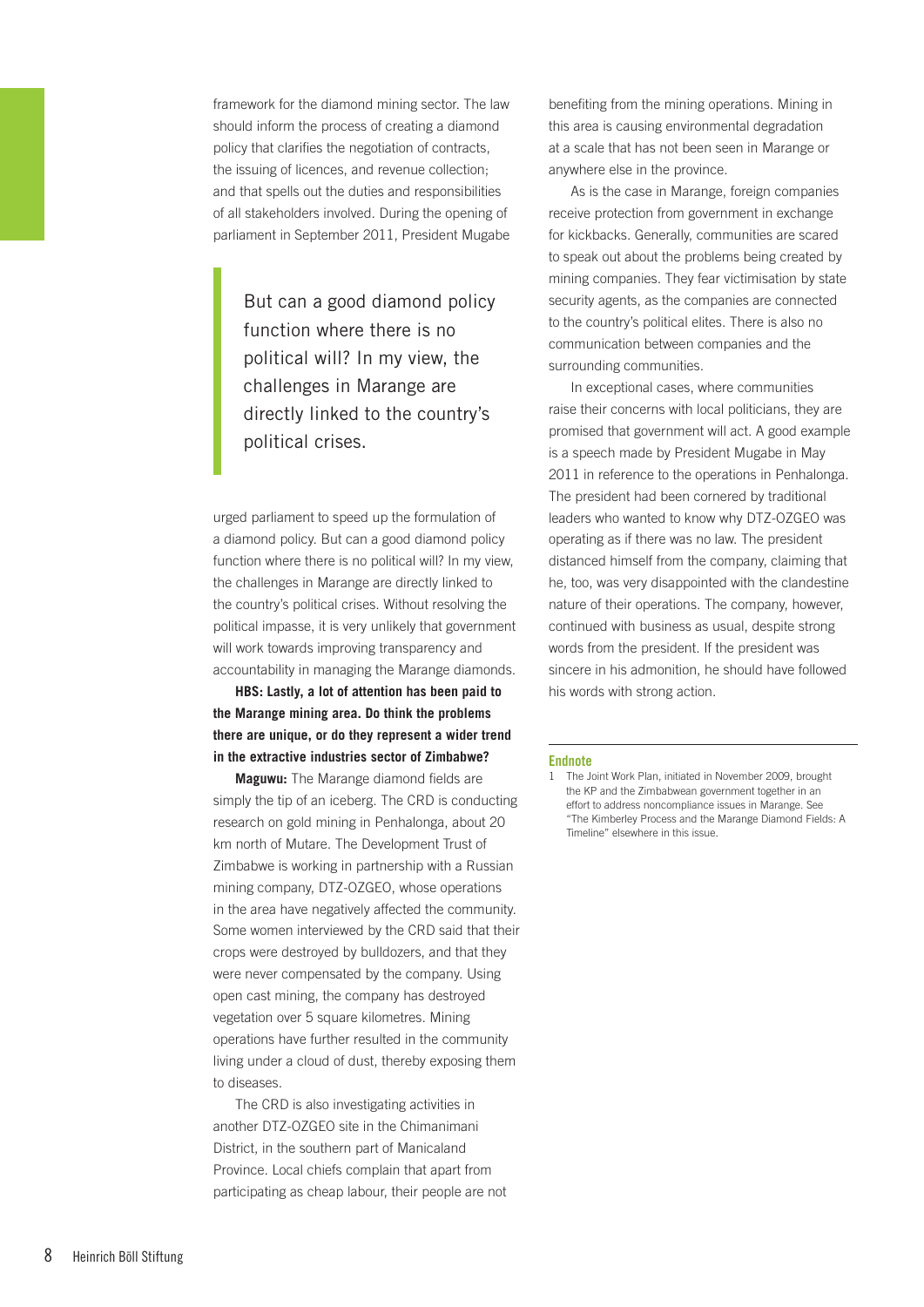### **Zimbabwe's Political Economy and the Marange Diamonds**

#### **Introduction**

Despite the formation of an inclusive government<sup>1</sup> meant to spearhead economic recovery after a decade of political and economic crisis, Zimbabwe's economic prospects appear uncertain. The introduction of a basket of foreign currencies has brought price stability. Mining growth, particularly in gold, diamonds and platinum, has been impressive. Agricultural revival has been sluggish, however, with only tobacco registering significant growth. Manufacturing has been far from impressive, recording a meagre  $2,7$  percent<sup>2</sup> growth in 2010 after a decline in 2009. Political uncertainty, tight fiscal space, lack of liquidity in the domestic market and a massive public debt overhang are among the biggest constraints. Employment creation remains suppressed.

Due to these challenges, public discourse has turned to the potential role of the extractive sector – in particular, diamond revenue – in driving economic development. There appears to be a consensus (at least publicly) among the political parties in Zimbabwe's ruling coalition that revenue from diamonds must be used prudently in order to contribute to economic recovery.

The "resource curse" thesis postulates that an abundance of natural resources, such as oil and diamonds, has often worked against peace and development. The dominant commentary surrounding Zimbabwe's sizable Marange diamond field has been informed by the resource curse approach; and those in charge of the diamond fields have behaved accordingly. The perception or expectation that diamonds may contribute to Zimbabwe's development represents a departure of sorts from the resource curse fixation.

Generally, natural wealth in Africa has coexisted with civil/military conflict and abject poverty. Two dominant strands in the resource curse discourse, in particular, can be singled out. One emphasises the pitfalls of over-reliance on

natural resource endowments as an economic driver<sup>3</sup> (Dutch disease<sup>4</sup>), and the other focuses on the preponderance of conflict in resource-rich societies.<sup>5</sup>

#### Where popular legitimacy no longer exists, control of natural wealth can become central for political formations.

Using a political economy approach, this paper argues that Zimbabwe's present political context makes it highly unlikely that diamonds can contribute meaningfully to the country's economic recovery. Specifically, an enormous political and economic challenge consists in the intersection of two loaded situations: on the one hand, a crisis of legitimacy for an entrenched and highly militarised authoritarian political regime battling for political survival; and on the other, the discovery of alluvial diamonds in Marange.

#### **Popular Legitimacy, Patronage and Diamonds**

Why have the diamonds in Marange triggered so much contestation? To answer this question, we need to examine the relationship between the ruling elite's legitimacy and the likelihood that resources might trigger a conflicted political economy.

Where popular legitimacy no longer exists, control of natural wealth can become central for political formations. According to Phillipe Le Billion, resource rents allowed ruling groups during the civil war in Angola "to dispense with economic diversification and popular legitimacy". This resulted in "rent seeking, poor economic growth, and little social mobility outside politics and state patronage".6 Most of these trends have carried on in Angola until today.



#### **Showers Mawowa**

Showers is a Ph.D. candidate at the School of Development Studies, University of KwaZulu-Natal, Durban. His experience spans university lectureship, economic policy research, analysis, and both regional and international advocacy. Showers's research interests include mining and development, public finance management, public debt, domestic resource mobilisation, taxation and aid.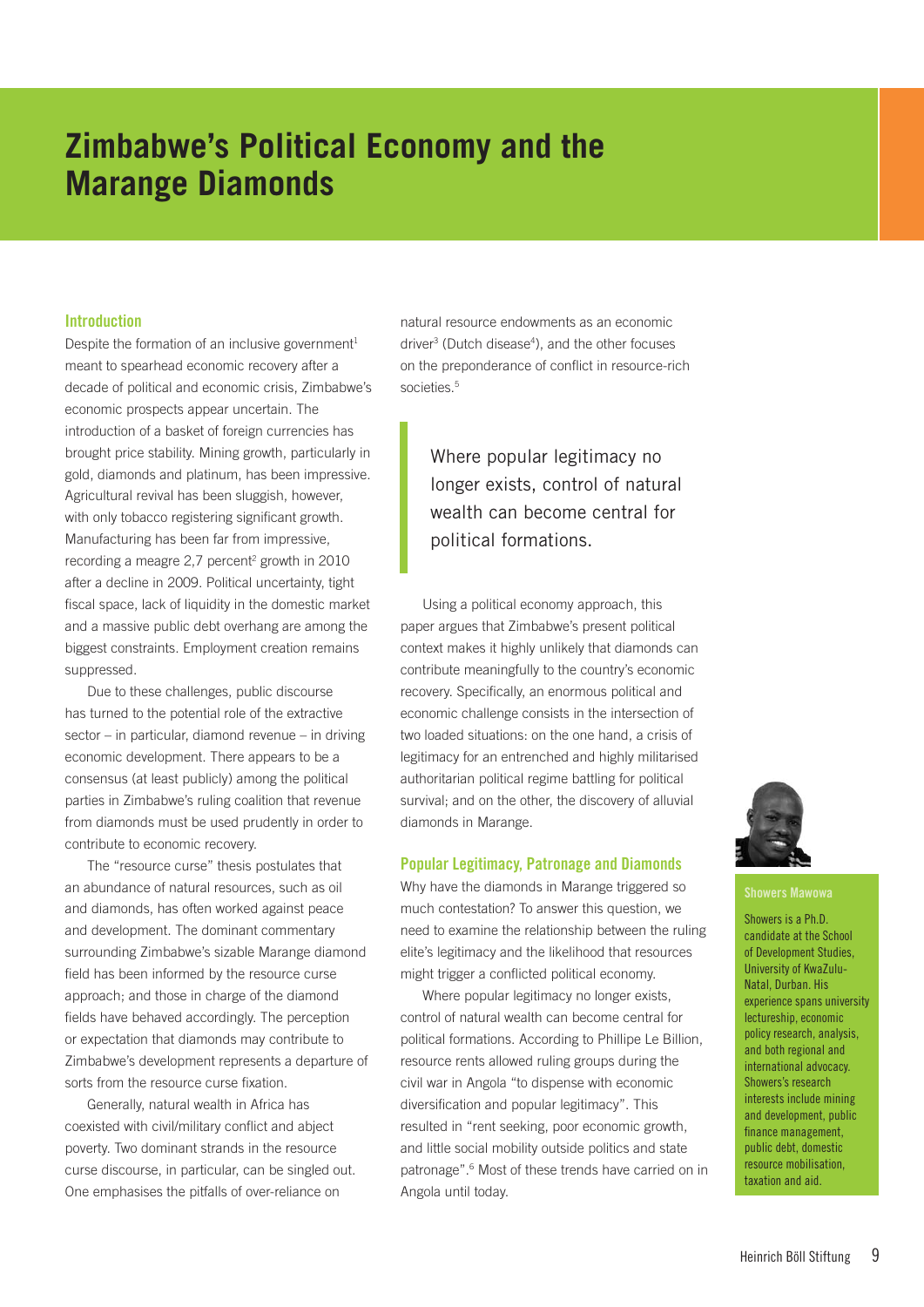Something similar can be observed in the case of post-2000 Zimbabwe. Since a referendum defeat in early 2000 and the subsequent disputed elections, it may be argued that ZANU-PF could no longer sustain its political project through popular legitimacy. Clearly repressive laws, violence and patronage politics around land became new instruments of political survival. Access to diamonds can enable political elites to sustain politics of patronage and rule without popular consent.

In the wake of growing opposition since the late 1990s, ZANU-PF grew more emasculative, authoritarian and militant.7 This authoritarian militarism has not been restricted to the political sphere, but is even more evident in the appropriation of economic goods. Zimbabwe's Central Bank, headed by Gideon Gono, has been accused of triggering the country's hyperinflation through the printing of money and quasi-fiscal activities in support of ZANU-PF patronage and violence.8 But the takeover of the finance ministry by the former opposition MDC might have shrunk the space for ZANU-PF's patronage accumulation.<sup>9</sup> Despite failing to remove Gono from his position, the MDC has succeeded in reforming the bank's operations, making it highly difficult for ZANU-PF politicians to abuse it. In addition, the bank's weak financial position and the adoption of foreign currencies make printing money impossible. Consequently, Zimbabwean lawyer and author Petina Gappah argues that "diamonds represent an opportunity to loot again".10

#### **Looting, Militarisation and Impunity**

Smuggling has consistently been singled out as a big challenge in Marange. The fields are reportedly dominated by the military, who are also accused of abusing the rights of villagers and "illegal panners". The finance ministry has consistently complained about not receiving its dues from diamond revenue. As of July 2011, no payment had been made to the treasury for the 2011 sales, while 2010 payments were still outstanding. Based on declared sales between January 2010 and June 2011, at least US\$79 million out of an estimated total of US\$104 million was unaccounted for, representing a variance of 68 percent.<sup>11</sup>

While smuggling might have intensified, this phenomenon cannot be said to be entirely restricted to the current political dispensation. Neither is the smuggling restricted to diamonds. The Reserve

Bank of Zimbabwe estimated that in 2007, diamonds worth US\$800 million were smuggled out of the country. An amount of equal proportion was lost through the smuggling of other minerals.<sup>12</sup>

A national pattern characteristic of "crisis accumulation" is observable in the post-2000 period.13 This trend finds expression in the highly informal and unregulated system of wealth accumulation that has dominated post-2000 Zimbabwe. The Zimbabwean government's approval of farm invasions set the tone for this often violent, unregulated and free-for-all form of accumulation – which has spread to threats to take over foreign firms in the name of indigenisation and economic empowerment of black Zimbabweans.

A national pattern characteristic of "crisis accumulation" is observable in the post-2000 period.

This mode of wealth accrual relies on selective and discretionary enforcement of laws by the state, the only institution with an official monopoly on violence. Consequently, there has been increased reliance on a partisan security force. This might partially explain why ZANU-PF has strongly resisted the MDC's demand for security sector reform.

A cursory glance at Zimbabwe's economic, political and social structure reveals how pervasive the military and security sector has become, from the monitoring of elections to the hosting of beauty pageants.14 But it is in the resource sector that this trend has been more visible. The little that is known of the involvement of Mbada and Canadile (now Marange Resources) – the two private mining companies in joint venture with the Zimbabwe Mining Development Corporation (ZMDC) in Marange – suggests a heavily militarised business outfit. Newspapers have proposed a possible conflict of interest in the appointment of Robert Mhlanga, a former Zimbabwe Air Force pilot, as the ZMDC's representative on the Mbada board.<sup>15</sup> Mhlanga is reported to have interests in Grandwell, Mbada's parent company.16

Rival mining company Africa Consolidated Resources (ACR) has been contesting for the rights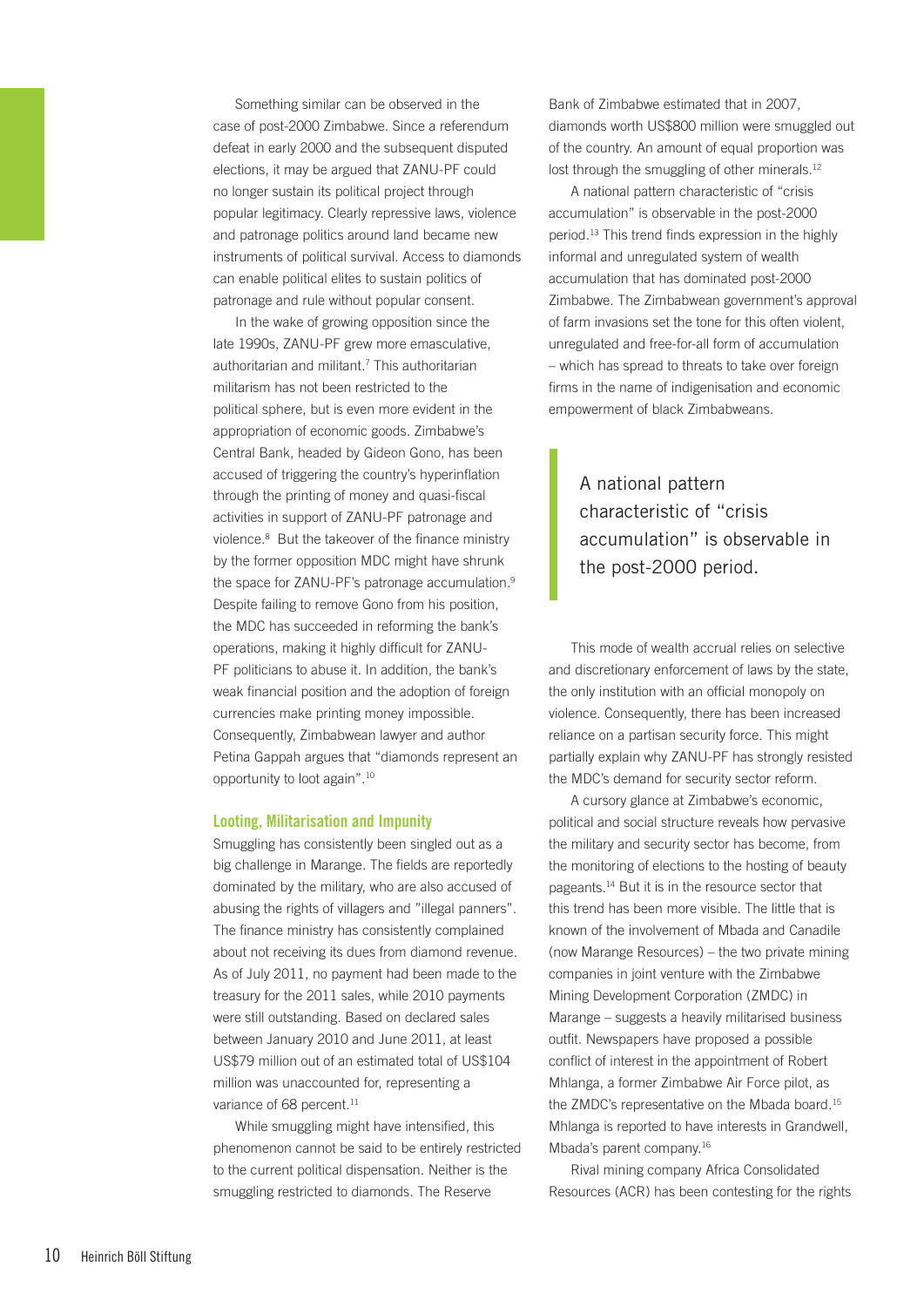to Marange diamonds. However, its prospecting license has been withdrawn. ACR reportedly has among its shareholders former military chiefs and senior members of ZANU-PF said to belong to a faction jostling to succeed Robert Mugabe as president. It is difficult to imagine that the victimisation of ACR is unconnected with ZANU-PF's internal politics.

Under current arrangements, where the state is involved in diamond extraction through the ZMDC, "proceeds to the Zimbabwe Government from the Marange diamonds should be at least 75% of the gross proceeds".17 This has not been happening. For this reason, some have argued that Canadile (Marange Resources) and Mbada were formed to disguise looting and to hoodwink the Kimberley Process Certification Scheme (KP), an international agreement intended to prevent the funding of conflict through the diamond trade.

Impunity seems to reign when it comes to the Marange diamonds. Court orders deemed unfavourable have been disregarded – among them, one to free a diamond activist accused of accessing and sharing secret state information concerning the Marange diamonds with a KP monitor. ACR has not been able to resume operations in the area, despite a court ruling in its favour.

#### **Policing and Zimbabwe's Diamonds**

"*We will sell our stones to countries where they are welcome. We have countries like China, Malaysia, Russia, India and other Asian countries where we can market our diamonds.*"18

It appears that the Zimbabwean state has not been able to consistently and effectively arrest the smuggling of diamonds from Marange. This is partly because the mining sector has become a critical battle zone for key business and political factions related to ZANU-PF's internal power struggles. The country's police force appears compromised with respect to Marange, much as it is in curbing the continuing willy-nilly land occupation by the military and government officials.

The policing of Zimbabwe's diamonds can be interrogated in two ways. The first question is whether or not Zimbabwe has adequate internal checks to ensure that extraction, trade and earnings are properly managed and accounted for. Secondly, an important element has been external monitoring mechanisms – in particular, the Kimberley Process.

From the foregoing, the limitations of internal mechanisms are apparent. The Parliamentary Portfolio Committee on Mines has shown some determination to demand accountability and transparency in the sector, but has been frustrated. The leader of the Mines Parliamentary Committee, Mr. Chindori-Chininga, has pointed out that within the current legislative framework, Parliament has no authority to enforce its views and decisions.<sup>19</sup> The Ministry of Finance's attempts at legislative

Impunity seems to reign when it comes to the Marange diamonds. Court orders deemed unfavourable have been disregarded.

reforms for the sector have been resisted as an encroachment on the Ministry of Mines' mandate.

The case of Zimbabwe's diamonds has exposed the limitations of the Kimberley Process. Critics have accused the KP of ineffectiveness. Several of its assessments of Zimbabwe's KP compliance have been questioned by civil society groups and activists. For example, a May 2007 review team concluded that though the smuggling situation in Marange had become a concern, the Zimbabwe government had brought it under control. This review also judged Zimbabwe's KP compliance satisfactory.<sup>20</sup> Several of the KP's conclusions have shocked many activists, who expect a tougher stance given reports of human rights violations. Questions have thus been raised regarding the credibility and suitability of the KP in monitoring Zimbabwe's Marange diamonds.

The KP's challenge, relative to Zimbabwe, appears to be its definition of "blood diamonds". The 2000 UN resolution governing the KP's interpretation defines "conflict diamonds" as those that are mined in territories controlled by rebels, and used to finance conflict intent on overthrowing legitimately elected governments.21 The resolution goes so far as to identify Angola, Liberia and Sierra Leone as countries where conflict diamonds originate. It is difficult to apply this definition to a ruling elite accused of looting diamonds and human rights violations. Restricting the trade of diamonds from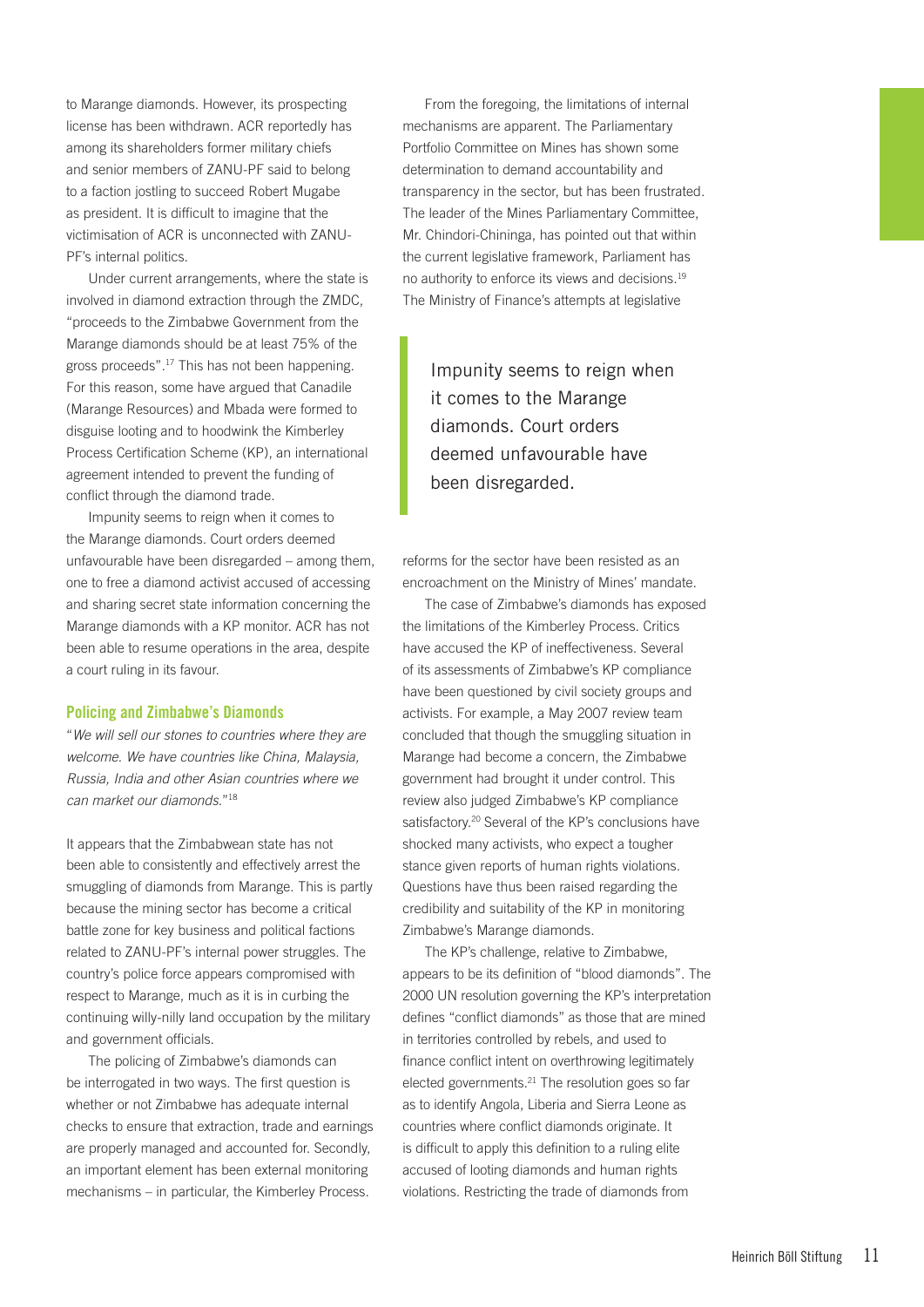Marange has thus had to rely on moral and political judgment, rather than on a technically nuanced application of what constitutes conflict diamonds.

This lack of clarity has left KP member countries too divided and weak to improve the efficacy of the system. The view that "Zimbabwe can sell its diamonds elsewhere", as the quote above suggests, may derive its inspiration from this definitional challenge and lack of consensus. The KP's weakness may thus be that its creed derives from old notions of peace and security, which are statecentric. It is not premised on civil and political, let alone socio-economic, justice.

#### **Diamonds and Zimbabwe's Recovery**

"*Civil servants have suffered for too long, and the discovery of the diamonds should give us a chance to restore our dignity at the workplace. The PSA [Public Service Association, which represents government employees] should ensure that we get most of the money.*"22

Given Zimbabwe's current fiscal limitations, the use of diamond revenues has become highly politicised. Civil servants have demanded that money from diamonds be used to increase their below-povertyline salaries. In July 2011, the ZMDC deposited additional funds from diamond revenues into civil servants' accounts without the knowledge of the treasury.23 As of August 2011, it was uncertain whether the government would be able to sustain these increases. The finance ministry threatened to cut salaries if diamond revenue flows failed to cover a US\$80 million monthly deficit created by the pay rise.24 Civil society groups have called for the money to be spent on other social welfare needs, such as health, food and education.<sup>25</sup>

The dominant view, however, is pessimistic. The following quote captures this mood: "It would be folly for civil servants to think that the diamonds would improve their lives … there are sharks out there who want to line their pockets first and, as it stands, there is a lack of clarity on how much the diamonds would give to our economy by way of job creation, and the value of the diamond deposits is not known."26

This opacity makes it difficult to estimate the potential contribution of diamonds to Zimbabwe's recovery. The Zimbabwean government projects that US\$10 billion is required in ten years to resuscitate the economy to 1997 peak levels, while the African Development Bank estimates that US\$14 billion is

needed for public infrastructure rehabilitation. If 75 percent of the US\$313 million declared sales for 2010 went to government, as should be the case according to the Ministry of Finance, this translates to US\$235 million. Of this, only less than 40 percent, or US\$90 million, was actually remitted.

Given Zimbabwe's fiscal requirements of US\$11,3 billion a year (according to submitted bids for the 2011 budget), one wonders what impact US\$235 million a year would make. Further to this, the burden to service the country's US\$8 billion public debt (approximately US\$6 billion of which is in arrears) will reduce the marginal impact of diamond revenue. Media reports have suggested that the government of Zimbabwe has pledged revenue accruing from Marange diamonds as surety for a Chinese loan to construct a defence college. It is of course true that if it were not for smuggling, returns from Marange would have been much higher. This stresses the need for transparency if much is to be derived from Marange.

Another challenge to be factored in is the volatility and unpredictability of diamond prices. But the same can be said of donor support. Only a third of the nearly US\$1,5 billion donor pledges has been met since the inception of Zimbabwe's new government. The volatility of commodity prices requires the Zimbabwe government to make the most of the current mineral prices boom. The first

There is a need to establish mechanisms for transparency and public accountability – which, unfortunately, the present political context does not allow.

public auction in 2010 anticipated a selling price of US\$400 to US\$500 per carat, but only around US\$80 per carat was achieved. The government had hoped to make US\$1,7 billion (nearly half of the 2010 budget) but had to settle for less. This situation is, of course, worsened by lack of transparency in the way the sales were conducted.

The Zimbabwe Environmental Lawyers Association (ZELA) has argued that mining contracts need to be public knowledge if the country is to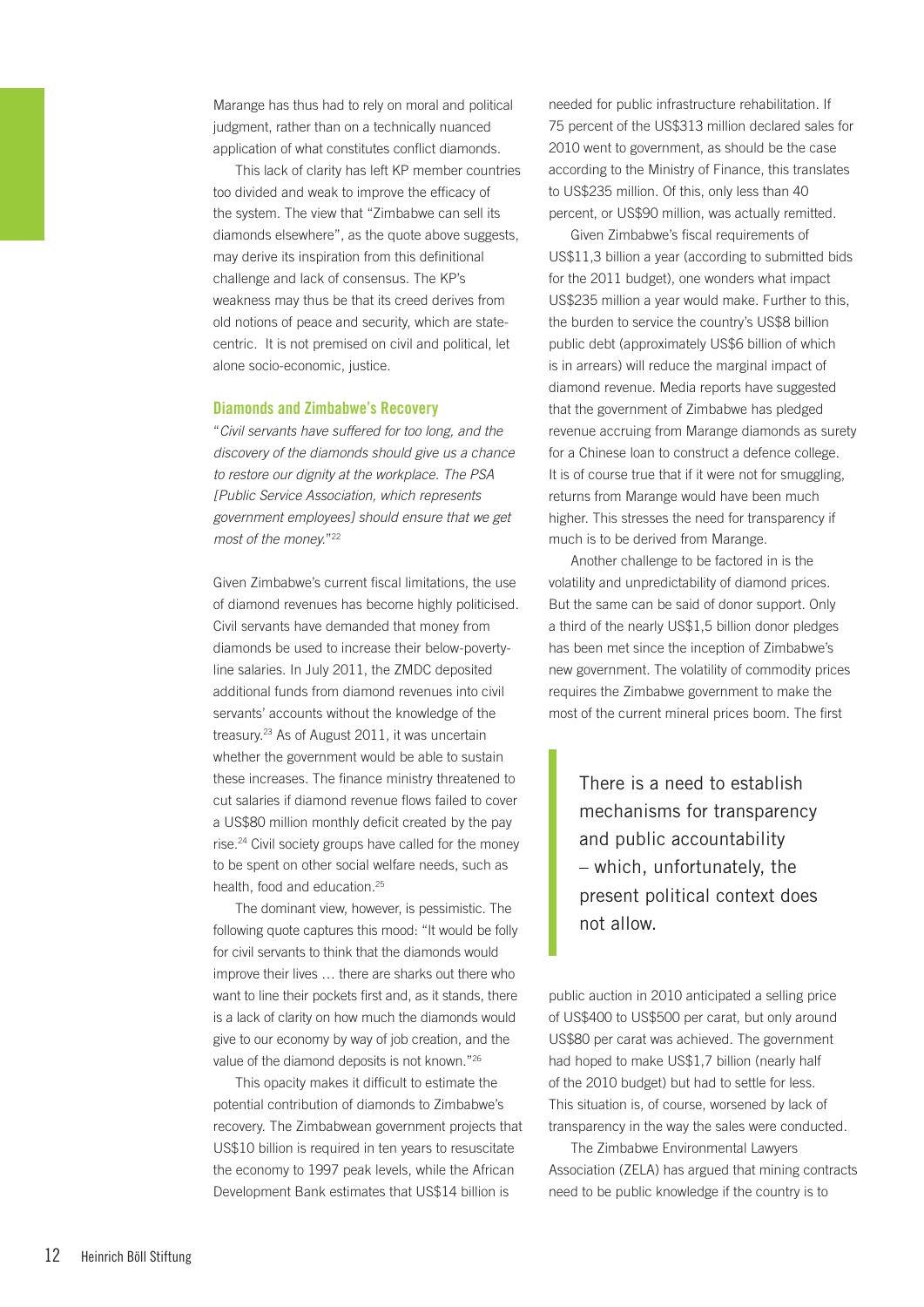maximise its mining revenue. Mines minister Obert Mpofu claims that all diamond companies are crooks, and that it is "virtually impossible" to get clean people in the industry.27 For the minister, it is not about transparency or justice; "it's just the way it is". Testifying before the Parliamentary Portfolio Committee on Mines, Mpofu is said to have admitted that he did not go according to the book in granting licenses to Mbada and Canadile.<sup>28</sup>

#### **Conclusion**

From the above, it is clear that the sustainable use of Zimbabwe's diamond revenues is dependent on the politics of the country. There is a need to establish mechanisms for transparency and public accountability – which, unfortunately, the present

political context does not allow.

Some believe that the potential role of diamonds is exaggerated. One economist has argued that platinum, nickel and gold have greater potential to contribute to the country's recovery efforts.29 Unfortunately, the opacity characteristic of the diamond sector also prevails in gold and chrome mining. The country's indigenisation and empowerment laws, along with other policy inconsistencies, threaten an otherwise impressively recovering mining sector. It is plausible to conclude that reliance on patronage and violence, as twin power retention strategies by Zimbabwe's political and military elites, make it unlikely that much positive issue will be derived from Zimbabwe's Marange diamonds.

#### **Endnotes**

- 1 On 15 September 2008, Zimbabwe's three main political parties – the former ruling party, the Zimbabwe African National Union-Patriotic Front (ZANU-PF) and two formations of the then-opposition Movement for Democratic Change (MDC) – signed an agreement known as the Global Political Agreement (GPA), which culminated in a coalition government in February 2009. This agreement was brokered by the Southern African Development Community (SADC) after an inconclusive election. The MDC, formed in 1999, split in 2005 into two formations. The main wing is led by the founding president, now Zimbabwe's prime minister in the inclusive government, Morgan Tsvangirai. A smaller faction is led by Arthur Mutambara, now deputy prime minister. The two factions will be referred to jointly in this paper as the MDC.
- 2 Ministry of Finance of Zimbabwe, *2011 National Budget Statement*, Harare, 2011.
- 3 Sachs J.D et al, *Working Paper 5398: Natural Resource Abundance and Economic Growth*, 1995.
- 4 A term coined in 1977 by *The Economist* to describe negative consequences for the manufacturing sector in the Netherlands arising from large increases in natural resource exploitation in that country.
- 5 Collier P, *Natural Resources, Development and Conflict: Channels of Causation and Policy Interventions,* World Bank, 2003.
- 6 Le Billion P, "Angola's Political Economy of War: the Role of Oil and Diamonds 1975–2000", *African Affairs*, 100, 2001, pp. 55–80.
- 7 Ndlovu G, *Nationalist-Military Alliance and the Fate of Democracy in Zimbabwe, 2005*.
- 8 The Central Bank governor's ability to print money is reported to have elevated him to a key role in the Joint Operations Command (JOC). The JOC is a militarised outfit comprising heads of the army, state intelligence, prison service, police and the Reserve Bank governor. Although never an official structure, it allegedly made all security decisions, and remains operational despite the establishment of a national security council meant to abolish and succeed it. It is the JOC that reportedly orchestrated the clampdown on Zimbabwe's poor traders and shack dwellers in 2005 (operation Murambatsvina and various subsequent campaigns) and the price blitz in 2007, and that spearheaded the violent campaign for the June 27 2008 election. See: Felsman C, *Keying for Power – The Joint Operations Command and the Viability of a Transitional Arrangement in Zimbabwe*, IDASA Report, <http://www.idasa. org.za>, (accessed 7 August 2008).
- 9 Tendai Biti, secretary general of the Tsvangirai-led MDC, is minister of finance in Zimbabwe's inclusive government.
- 10 Gappah P, "Diamonds Can Make a Difference", *Mail and Guardian*, July 23–29 2010, p. 35.
- 11 Ministry of Finance of Zimbabwe, *2011 Midterm Budget Review*, Harare, 2011, p. 32.
- 12 Gono G, *Promoting Indigenous Economic Empowerment*: Address to the Extraordinary Session of ZANU-PF Congress in Harare, 14 December 2007.
- 13 Mawowa S, T*apping into the Chaos: Crisis, State and Accumulation*, MA Thesis, University of KwaZulu-Natal, 2007.
- 14 "Army offers softer, positive image at Miss Zimbabwe", *Zimbabwe Reporter*, 11 February 2010, <http:// zimbabwereporter.com/entertainment/670.html>.
- 15 Because of Mbada and Canadile's joint venture with the staterun ZMDC, the law empowers mines minister Mpofu to appoint the chairperson and deputy chairperson of the board.
- 16 *The Zimbabwean on Sunday*, Vol. 3, No. 11, 21 March 2010, p. 1. The newspaper alleges that Mhlanga has strong links to the president.
- 17 Minister of Finance, Hon. Tendai Biti, *The 2011 Mid-Year Fiscal Policy Review; Riding the Storm, Economics in the Time of Challenges*, 26 July 2011, p. 57.
- 18 Minister of Mines Obert Mpofu quoted in: *Newsday*, 23 August 2010.
- 19 Mr. Chindori-Chininga said this during a meeting on the Extractive Industries Transparency Initiative (EITI) organised by the Zimbabwe Environmental Lawyers Association (ZELA) on 22 September 2010.
- 20 Kimberley Process Visit to the Republic of Zimbabwe Report, 2007, p. 23.
- 21 UN General Council Resolution, A/RES/55/56. See also Goreux L, *Conflict Diamonds*, World Bank, 2001.
- 22 *IRIN News, 26* August 2010, <http://www.irinnews.org/report. aspx?ReportID=90260>.
- 23 T*he Standard*, 23 July 2011, <http://www.thestandard.co.zw/ local/30828-wanton-salary-hike-sparks-fresh-gnu-crisis.html >.
- 24 "Zimbabwean FM Biti Says Diamond Cash not Covering Civil Service Pay Increase", *Voice of America*, 26 August 2011, <http://www.voanews.com/zimbabwe/news/Zimbabwean-FM-Says-Diamond-Revenue-Not-Enough-To-Cover-Civil-Pay-Rise-128474138.html>.
- 25 *Zimbabwean on Sunday*, Vol. 3, No. 30, 8 August 2010, p. 1; *Newsday*, Monday 5 July 2010.
- 26 Progressive Teachers Union of Zimbabwe (PTUZ) President Raymond Majongwe quoted in: *IRIN News*, 26 August 2010.
- 27 Mpofu was giving evidence before a parliamentary probe into operations in Marange. *The Zimbabwean on Sunday*, Vol. 3 No. 11, 21 March 2010, p. 1.
- 28 *Ibid*.
- 29 The cited economist made this remark during a general and informal conversation. The author was unable to obtain approval to name him before submission of this paper.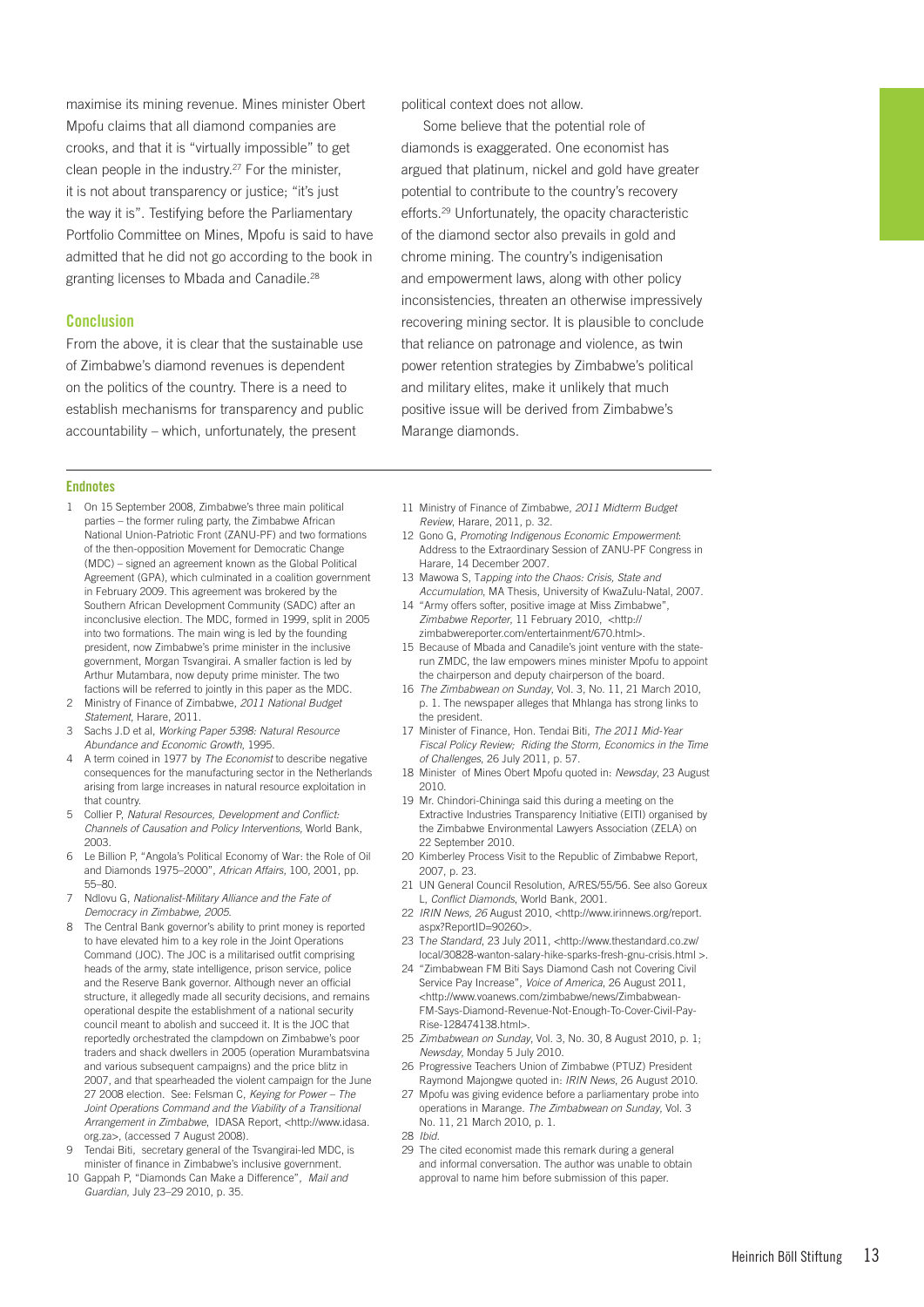### **Resolving the Marange Impasse:**  What Role for Zimbabwe, its Neighbours and Other Stakeholders?

#### **Introduction**

Zimbabwe's minister of finance, Tendai Biti, has openly complained that revenues from Marange diamonds do not enter the state coffers. Meanwhile local, regional and international civil society organisations have campaigned against the Zimbabwean government for its human rights abuses in the Marange diamonds fields. Despite internal efforts and external support to ensure that Zimbabwe adheres to minimum requirements of the Kimberley Process (KP), there is still no consensus inside or outside the scheme on whether Zimbabwe should be allowed to sell its Marange diamonds.

This paper argues that political contestation ahead of the planned elections does not allow for clean and transparent management of the Marange diamonds and their revenues. Using all manner of justifications, ZANU-PF has resisted any attempt to introduce good internal controls over the abundant diamonds. While formal companies have been given mineral rights in the past two years, smuggling of diamonds continues unabated and the government cannot account for all diamond revenues.

Control of the Marange diamonds and their revenues has become a political issue. Its resolution therefore might need extra KP measures and interventions from neighbouring countries, both producing and non-producing. This paper discusses the role that Zimbabwean neighbours have played and could play to help stabilise the Marange diamond trade.

#### **Politics, Business and the Control of the Marange Diamonds**

#### **Politics and the Marange Diamonds**

It is impossible to discuss the question of the exploitation and trade of Marange diamonds without placing it in its political context. Zimbabwe's diamonds are not conflict diamonds, $<sup>1</sup>$  but they</sup> have the potential to become such. Considering the violence that has accompanied past elections in

Zimbabwe, it is possible that the abundant revenues from the Marange diamonds will be used to finance violence during and after the planned elections. Past elections in Zimbabwe have been marred by extensive violence. If violence is again allowed to take place during the election, Zimbabwe could become a classic mineral conflict state, in which one group will certainly use diamond revenues to suppress the other. This must be avoided at all costs. Zimbabwe needs a decisive break from the cycle of violence in order to enable economic and social development of the country.

At the moment, the extraction of diamonds and diamond revenues are in the hands of ZANU-PFcontrolled structures. The fact that the diamond sector is not under the control of the the Global Political Agreement (GPA), which led to the current power-sharing arrangement in Zimbabwe, poses a serious governance problem. Maybe the biggest weakness of the negotiations that led to the GPA was the failure to consider the economic dimension of the transition. The GPA remains essentially a political arrangement. Other political forces in the GPA have literally no say on how key sectors, especially the mining sector, are run. Hence there is a complete lack of transparency and accountability mechanisms in the sector. 2

 Discussions and decisions within the KP on the Marange diamonds have been conducted without serious consideration of the economic implications. If this dimension is considered, the futility of not allowing Zimbabwe to sell its diamonds will become apparent. By leaving Zimbabwe to sell its diamonds outside the KP, the revenues from those diamonds are being allowed to escape the GPA's control. This clearly works to the advantage of those individuals who are benefiting from the illicit trade in diamonds. Allowing Marange diamonds to enter the market through the KP would give partners in the GPA at least minimal access to information. For this reason, the majority in the opposition MDC is in agreement



#### **Claude Kabemba**

Claude is the director of Southern Africa Resource Watch (SARW). Before joining SARW, he worked as chief research manager at the Human Sciences Research Council; research manager at the Electoral Institute of Southern Africa; and researcher at the Centre for Policy Studies. Claude has also worked at the Development Bank of Southern Africa as a trade and policy analyst. He holds a doctorate in International Relations from the University of the Witwatersrand.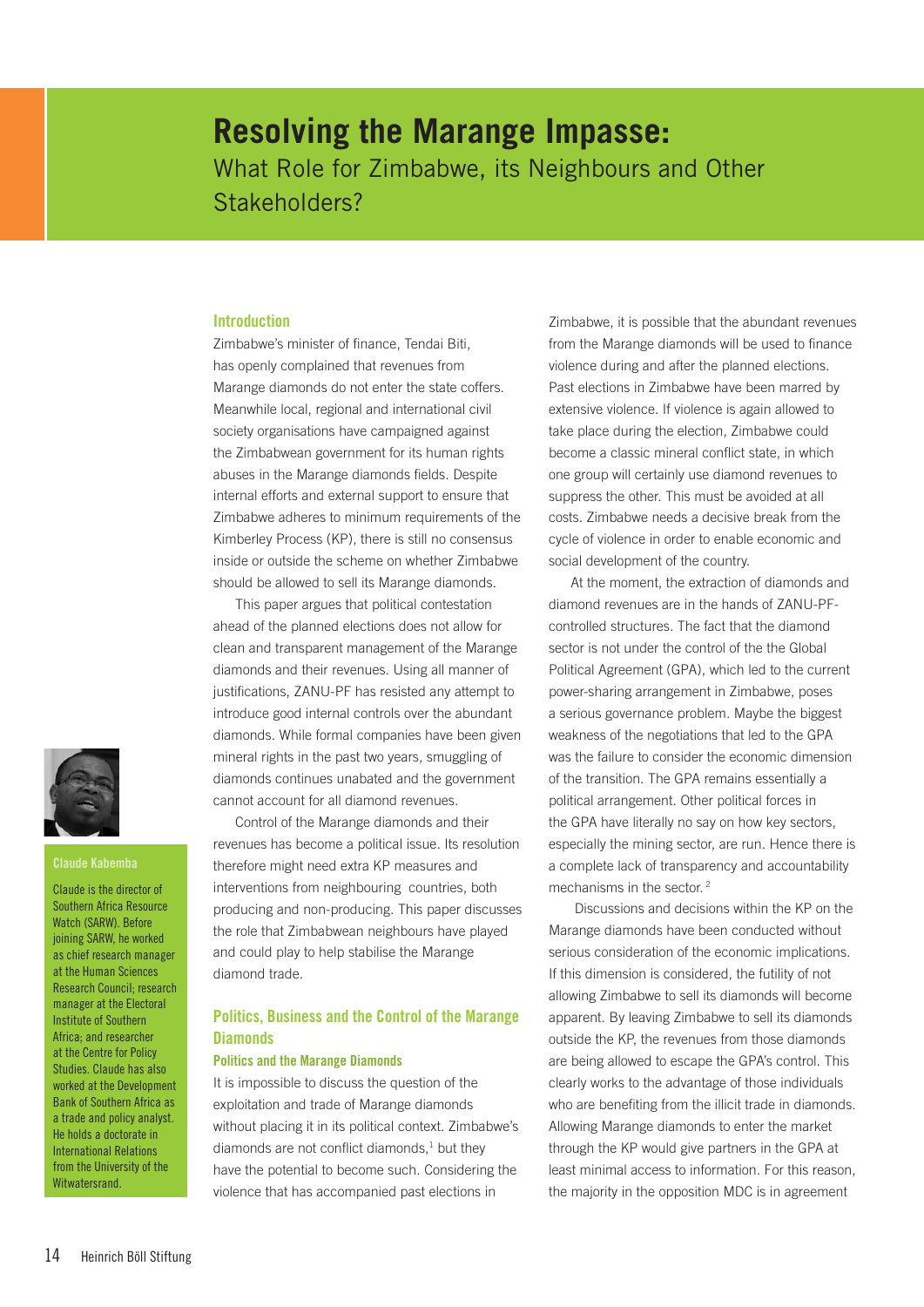with ZANU-PF that Zimbabwe should be allowed to sell its diamonds.

Whether Zimbabwe is allowed to sell or not, however, it is clear that it will not be possible to achieve proper governance of diamonds in the current political atmosphere. The control of diamond revenues is at the centre of ZANU-PF's survival. The point is that until politics have been regularised, it will not be possible to regulate the diamond trade. In the current political context, with ZANU-PF's finances dependant on access to resources, resolving the Marange diamonds issue is beyond the scope of the KP.

Civil society participants and observers in the KP have argued that the stalemate does not turn on whether Zimbabwe should sell its diamonds, but on whether it has complied with international standards that ensure diamond revenues benefit all Zimbabweans, not merely an elite.<sup>3</sup> If the KP is seeking to address the governance of revenues on the basis of this argument, it has to apply the same standard consistently to all of its members. Very few countries on the African continent will pass the

> The Zimbabwe problem is also a reflection of the growing competition between the industrialised East and West for the control of Africa's solid and liquid mineral resources.

test (Angola, the DRC and Lesotho will certainly fail). By not allowing Zimbabwe to sell, the KP is contributing to conflict rather than preventing it. The international community could allow Zimbabwe to sell and still keep pressure on the government to improve its transparency and accountability mechanisms.

#### **Business and the Marange Diamonds**

The Marange fields are too rich for business to ignore. Experts say that if diamonds are extracted at optimum levels, sales could yield two billion dollars a year, making Zimbabwe one of the world's top diamond producers and export earners. The real issue surrounding the Marange diamonds, therefore, has not been about the Zimbabwean

people, and even less about the KP itself. It has been about competition among the world's leading diamond cartels for control of the global trade in diamonds. Those who have been left out of the deals in Marange have worked hard to influence the KP to restrict the sale of the Zimbabwean diamonds.

The Zimbabwe problem is also a reflection of the growing competition between the industrialised East and West for the control of Africa's solid and liquid mineral resources. The demand for rough diamonds is rising. According to the *Mining Journal*, "the annual global demand for industrial diamonds [is at least] ten times the total world production of natural diamonds". Most Marange diamonds are industrial grade. Given the shortage of rough diamonds in the world today, the competition for market control, especially in emerging market economies like India and China, is palpable. Western governments are under pressure from their own business sectors because they are now losing out to these countries. As China looks to overtake India as the world's center for cutting and polishing, the two countries are vying for a steady supply of rough stones. Both India and China have pushed for unconditional certification of the Marange diamonds. China has two joint ventures with the Zimbabwean government to develop portions of the Marange mining area.<sup>4</sup>

Because of this business competition, the KP has also contradicted itself. In August and September 2010, the KP permitted Zimbabwe to hold two supervised sales of an estimated US\$1,7 billion stockpile of gems from the Marange mines. There was little international condemnation; however, this unprecedented act undermined the KP's credibility. Critics argued that the KP was contradictory in agreeing to auction what it called conflict diamonds while simultaneously opposing further exports. The perception that the KP has become a prisoner of business must be reversed if it is to remain relevant.

We are also witnessing a push from the African Diamond Producers Association (ADPA) to have the Kinshasa Decision implemented. In June 2011, at the KP intercessional meeting in Kinshasa, current KP Chairman Mathieu Yamba Lapfa Lambag, of the DRC, circulated a notice allowing Zimbabwe to sell its diamonds. The notice reads: "The Plenary endorses export of production from the compliant mining operations of Marange Resources and Mbada [the two companies mining Marange] with immediate effect."<sup>5</sup> The major southern African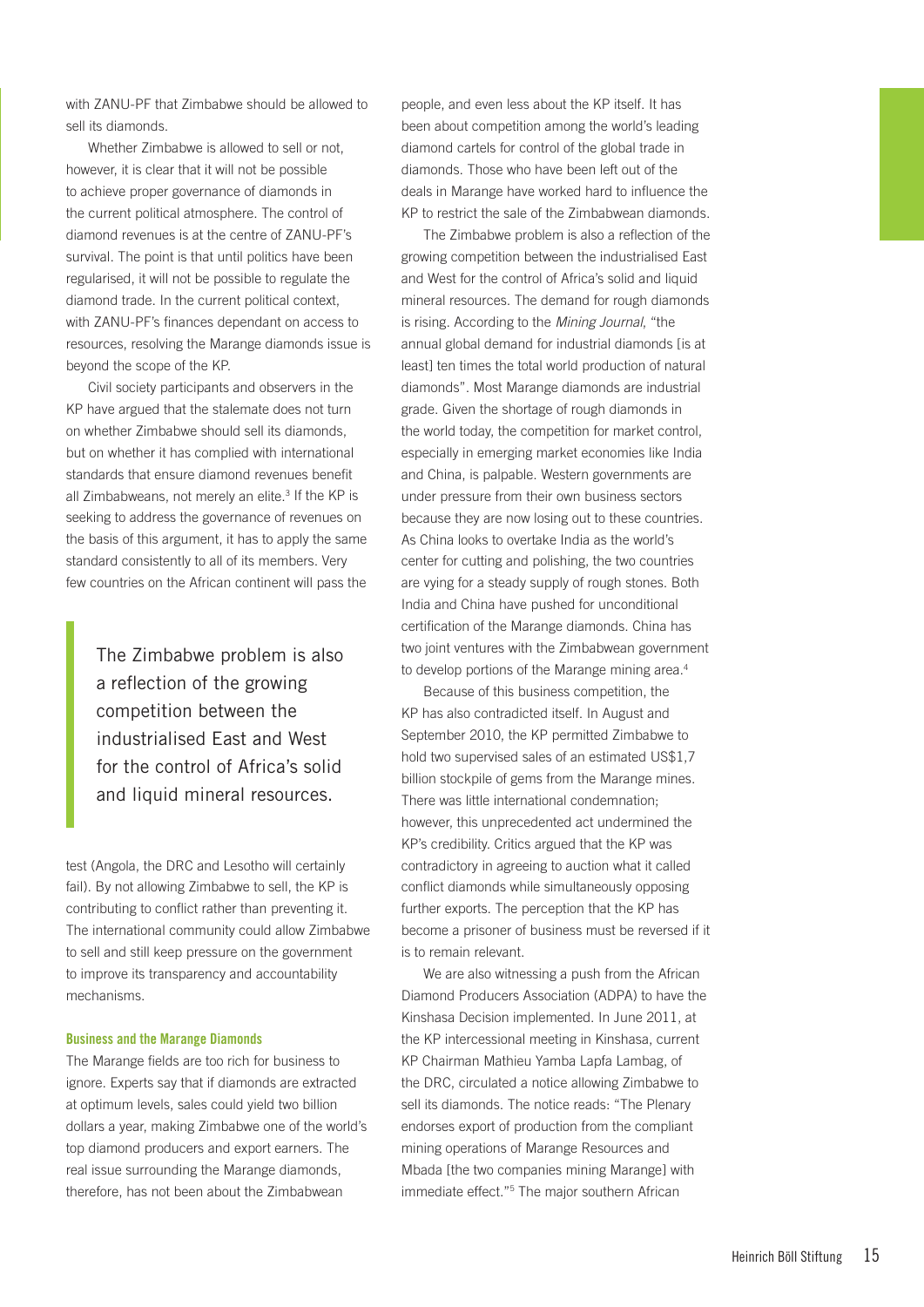ADPA players support Zimbabwe and uphold Yamba's decision.

It is in the interest of business that only clean and conflict-free diamonds enter the market. It is also in the selfish interest of Zimbabwe that diamond sales are transparent, and that revenues go directly into the consolidated revenue fund under the supervision of the treasury, like all revenues, to finance the national budget and critical development needs. Hence, business can help Zimbabwe by exerting pressure on the KP to authorise the country to sell its diamonds, while at the same time establishing a business monitoring and evaluation team to visit the Marange diamond fields and report regularly on the state of Zimbabwe's diamond industry. These reports could then be used to engage the Zimbabwean government in areas that need improvement.

#### **What Role Should Zimbabwe Play?**

The ultimate solution to the Marange diamond tumult lies within Zimbabwe. The KP, like any other external strategy, can only function as a supportive mechanism. The most essential requirement in fighting the illegal exploitation and trade of Marange diamonds and controlling the revenue flow is the existence of a suitable and enforceable national legal framework, supported by institutions capable of implementing the KP minimum requirements. Existing mechanisms for contract negotiation, tax and revenue collection need to be reformed.

It is necessary to develop more widely shared norms and standards for good practice in mining concessioning, and to craft mechanisms that prevent politicians from signing bad and corrupt contracts, now and in the future. Improved access to information, effective civic participation and appropriate parliamentary oversight could immunise the process against executive backsliding. The complexities of establishing these prerequisites and putting in place all of the proposed measures will require decisive leadership and dialogue between all political forces in the GPA.

In the process of designing key instruments, there will be a need for planning committees composed of key stakeholders: government, companies, civil society and communities. As things stand, it is not clear who in Zimbabwe is in control of the Marange diamonds: ZANU-PF, or simply individuals in ZANU-PF. In this kind of situation, the underpaid and politically divided army will inevitably

take advantage of the vacuum and get involved in the illegal trade and smuggling of precious minerals (the example of the DRC speaks volumes in this regard).

Zimbabwe is a dysfunctional state. In any dysfunctional state, commodities that are not controlled are exposed to looting by local and outside actors. Smuggling can't be prevented, particularly given the added complication of serious political tension.

Zimbabwe is a dysfunctional state. In any dysfunctional state, commodities that are not controlled are exposed to looting by local and outside actors.

Against this background, Zimbabwe should consider implementing the following measures:

1. Improve internal communications and judicial follow-up:

Zimbabwe has not yet developed sufficient internal communication methods to ensure that illegal behaviour involving natural resources is properly communicated to all relevant government agencies. Consequently, no prosecutorial efforts are taking place to stop illegal practices. Not a single judicial proceeding has been reported.

- 2. Strengthen institutions:
	- • *Put in place reliable inventories of diamonds.* Zimbabwe has not yet developed comprehensive national inventories of its diamonds. The inventories or partial inventories that do exist are not reliable.
	- • *Promote comparative data between state institutions.* Currently, it is impossible to find statistical comparative data from state agencies charged with extracting data on the extraction, processing and exportation of natural resources. These would usually include the managing and supervisory agencies for mining activities, the border control authorities, the fiscal and revenue collection authorities and the central bank. Currently, either data is collected with insufficient consistency throughout a particular industry and is therefore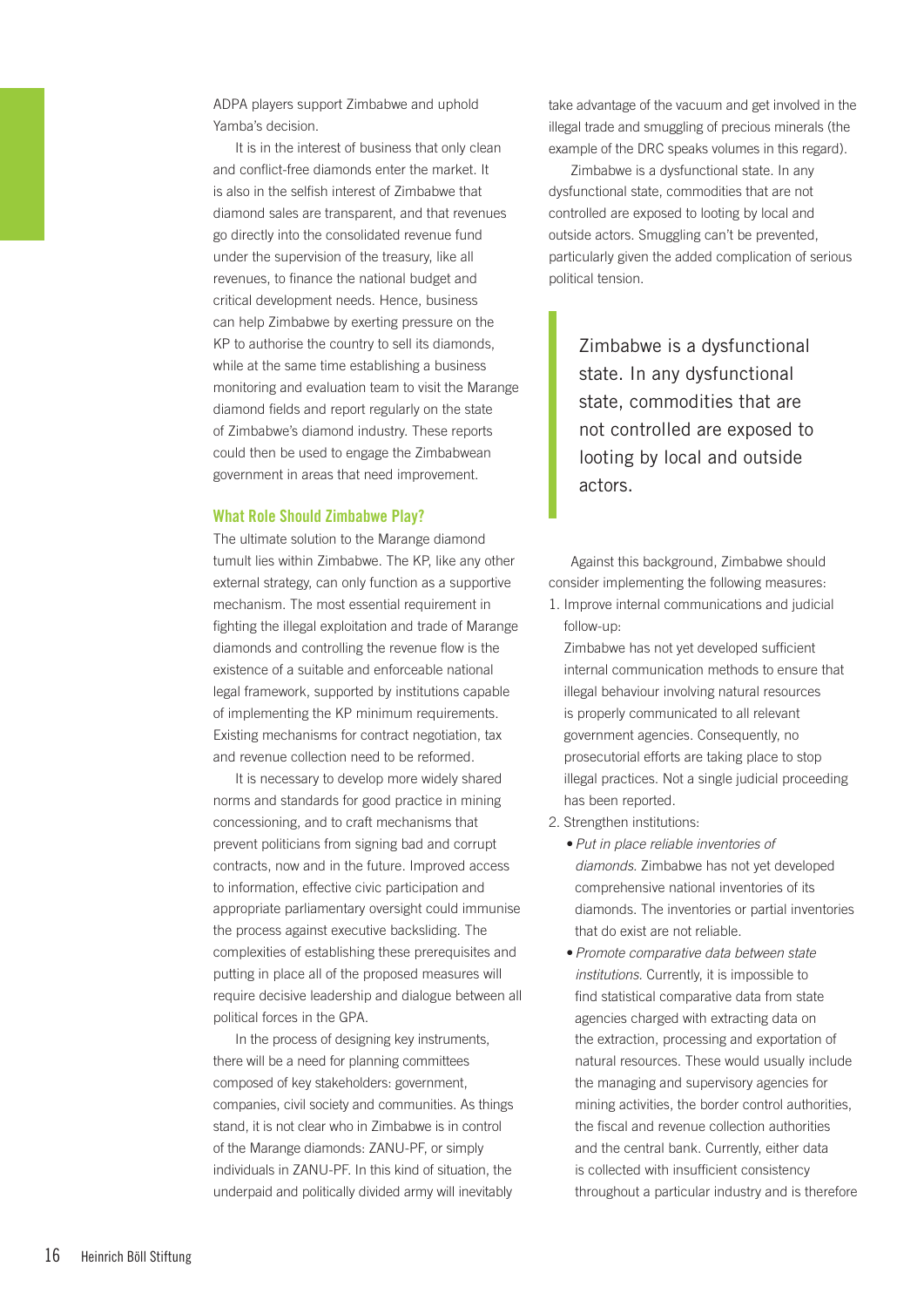incomplete, or data collection is conducted at different stages of the production and valueadding chains. Unless Zimbabwe can provide assurances that it has reliable statistical data to assist in fighting illegal extraction or diversion of diamonds, it will not be able to convince many.

- *Improve geological information*. If there is no clear sense of the location and presence of deposits, governmental authorities will be hard pressed to ensure that no natural resources are being diverted illegally.
- 3. Strengthen parliamentary oversight: The legislative and oversight role of parliament in general, and relevant parliamentary portfolio committees in particular, should be enhanced. This includes the budget and finance committee, which should now be interested in looking at the revenue generation side and not just the spending side.
- 4. Improve working relations between state and civil society.

The Zimbabwean government must recognise the KP Local Focal Point and work with it closely. It must also allow Zimbabwean civil society visits to the Marange diamond fields.

It is clear that significant capacity constraints prevent Zimbabwe from properly managing its diamond resources. These deficiencies are systemic, and lead to a sense of impunity that is shared by many violators. What will produce transparency and accountability is, first and foremost, political will. The KP and those with expertise should help the government of Zimbabwe to put the appropriate mechanisms in place.

#### **What Role for Neighbouring States?**

Regional actors can be subdivided in to three: KP members; non-KP members; and the SADC as an institution. Zimbabwe has escaped suspension from the Kimberley Process due, in part, to the support it has received from African countries, especially the SADC's KP member states. The problem with this support, even as informed by the 2010 KP monitor's report that Zimbabwe has satisfied the KP's minimum requirements, is that it has failed to condemn the widely reported human rights abuses against artisanal miners and communities in Marange.

For the past three years, the Kimberley Process has struggled to address the complex issues of

human rights and corruption with regards to the Marange diamonds. SADC member states have been conspicuously quiet in this regard. There is no doubt that regional actors could have played a more progressive role in ensuring that Marange's diamonds are extracted in an environment respectful of communities' human rights, and that trade is conducted in a transparent and accountable manner.

#### **SADC KP Members**

Seven SADC countries are members of the KP: Angola, Botswana, the Democratic Republic of Congo (DRC), Lesotho, Mauritius, Namibia and South Africa. Two of these countries – South Africa and the DRC – have played a key role in determining the course of the KP in Zimbabwe.

#### **South Africa**

South Africa has been a key supporter of Zimbabwe in the KP. Since KP Monitor Abbey Chikane found in 2010 that Zimbabwe had met the minimum KP standards and should be allowed to sell its diamonds, South Africa has backed Zimbabwe in all KP fora, arguing that any final decision should be based on the monitor's report. South Africa spearheaded the SADC mediation efforts in Zimbabwe that led to the GPA, and has called for an end to sanctions against Zimbabwe. South Africa is also among those within the KP who ascribe the entire hype around the Marange diamonds to the conflictual relationship between Zimbabwe and Western governments.

In all recent KP meetings, two groups have emerged: a majority in favour of and another (mostly comprising Western countries) against permitting Zimbabwe to sell its diamonds. There is no doubt that a forum where the majority position is defeated by a minority is problematic and cannot work.<sup>7</sup>

South Africa has held the position that Zimbabwe needs a carrot, not a stick, to encourage its leadership to implement the GPA. South Africa wants to see some successes coming out of Zimbabwe, and hopes that diamond revenues could help the country deal with its socio-economic crisis. From South Africa's perspective, diamonds could help revive the Zimbabwean economy and ease the political tension in the country. But what South Africa ignores is that revenues from diamonds are not going to Zimbabwean citizens, but to a small elite. What, then, can South Africa do?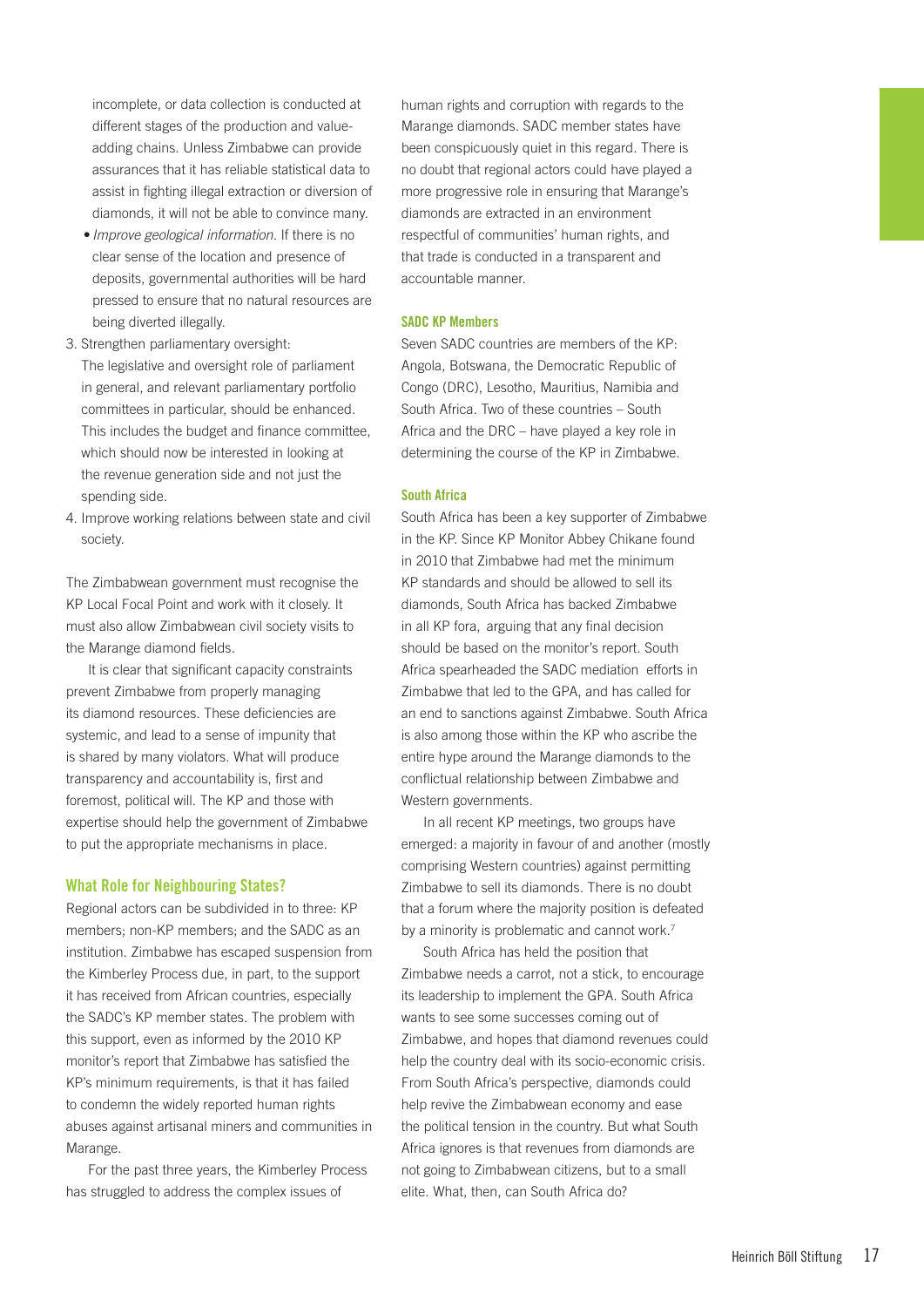- 1. If South Africa is serious about allowing Zimbabwe to sell, it should pronounce itself unequivocally in favour of transparent and accountable structures that can manage the revenues for all to benefit. South Africa's own model of diamond extraction is an example. There are no state-driven human rights violations in its mines. All its mines are largely accessible by parliament, state officials and civil society. Locking itself into an ideological position that pleases political elites without resolving Zimbabwe's national problems is hardly a responsible position to take.
- 2. South Africa could use its position as mediator to discuss this issue with all parties in the GPA. The power-sharing deal was political and did not deal with economic issues, especially how to manage the proceeds from mining; but just as South Africa has used its position to call for the lifting of sanctions, it could pressure parties in the GPA – especially ZANU-PF – to adhere to transparent and accountable management.

Unfortunately, the South African government's foreign policy remains premised (as does Chinese foreign policy) on "non–interference in neighbours' internal affairs".8

> It is important to point out that South Africa's position has also been driven by pure business interests. South Africa wants to benefit from Zimbabwe's diamonds.

At the same time, it is important to point out that South Africa's position has also been driven by pure business interests. South Africa wants to benefit from Zimbabwe's diamonds. David Kassel, director of Mbada Diamonds (the largest company operating in Marange), told VOA Studio 7 reporter Sandra Nyaira that Mbada has been selling its rough stones, and that South Africa has been the main buyer. "We have sold very small parcels [of Marange diamonds] to customers in South Africa, and we will continue to do so", he said. "And we continue to have people viewing our diamonds for sale at the moment. There are many, many buyers who want to buy, who are

happy to buy. As far as we are concerned, these are not conflict diamonds at all."

Another reason for South Africa's behaviour, like Angola's and Namibia's, is the support that former liberation movements in the region tend to give each other. The Zimbabwean diamond crisis has exposed the struggle for control of African resources by former colonial powers and the refusal by a number of African governments, especially in southern Africa, to allow it to continue. Within this resonance, for South Africa or other African countries to demand that ZANU-PF respects human rights in the management of the Marange diamonds could be seen as siding with those who want to control Zimbabwean resources. Unfortunately this rigid position, again, sacrifices Zimbabwe's muchneeded transparency and revenue management of diamonds on the altar of political expediency.

#### **The DRC**

It was under DRC chairmanship that the KP received its biggest blow, when Mr. Yamba circulated a letter allowing Zimbabwe to sell its diamonds. It is clear that this decision was not a unilateral one. The DRC does not have the diplomatic courage to make such a decision on its own. It represented the position of many African and Asian countries that have clearly supported Zimbabwe to sell.

However, Yamba's decision is clearly also a manifestation of the close relations between President Joseph Kabila and President Mugabe. The KP provided an opportunity for President Kabila to showcase his friendship with President Mugabe and ZANU-PF – a liaison that began with Zimbabwe's military intervention to save President Laurent Kabila's regime from Rwanda and Uganda's invasion. It was therefore expected that under the DRC chairmanship, the KP would favour Zimbabwe. So it was not surprising that the DRC took the decision to allow Zimbabwe to sell its diamonds.

In hindsight, the DRC's position might be what saved the KP from collapsing. As it was clear that it was impossible to find consensus, one group needed to impose itself on the other. In this situation, the majority took the lead. Kinshasa was a demonstration of the power of the majority.

Those who are looking to the USA (as the next chair of the KP) to override Yamba's decision might be disappointed. The recent reconciliatory visit of the US ambassador to Zimbabwe, Charles Ray,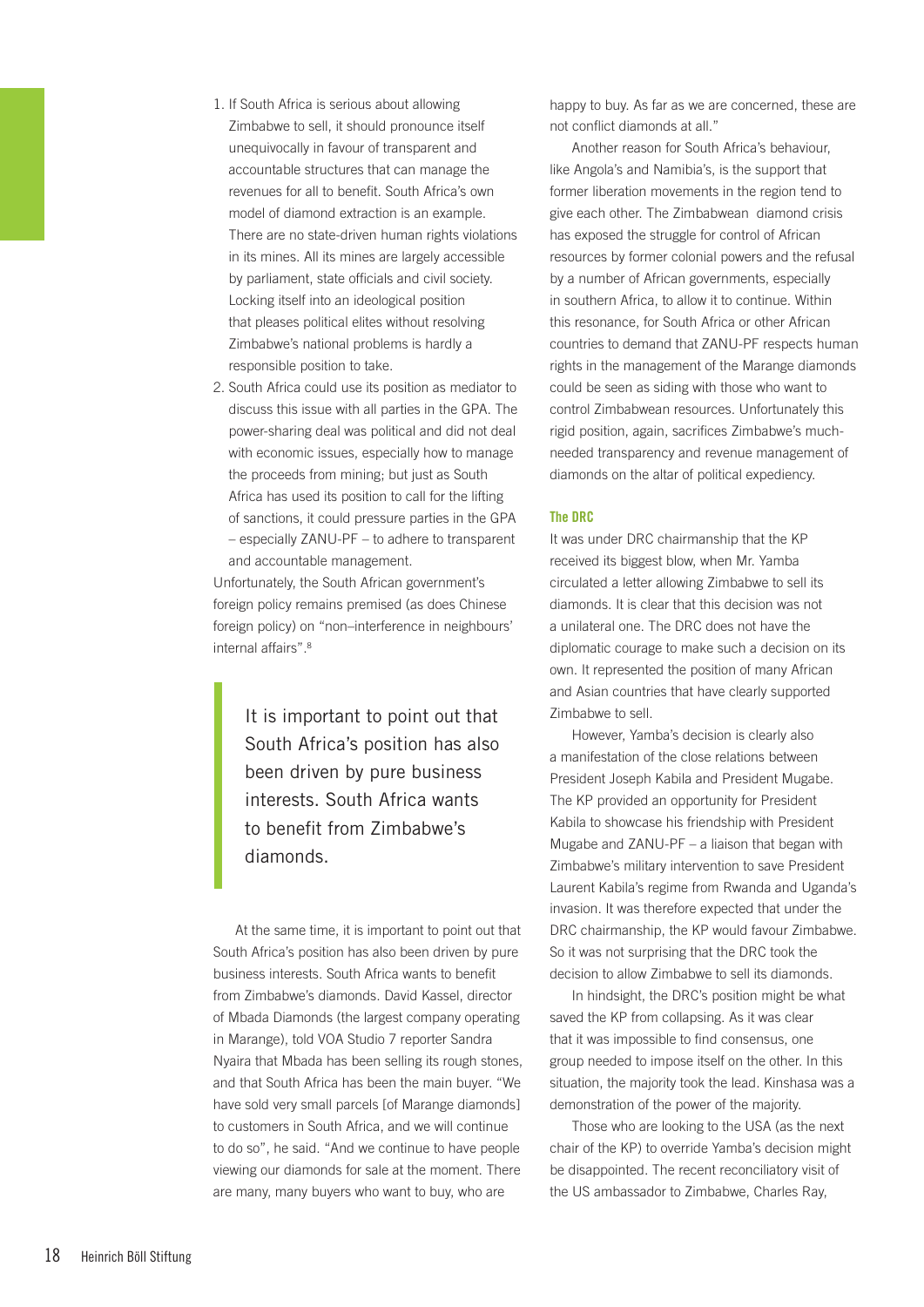to ZANU-PF suggests that the USA is prepared to change its position on many issues regarding Zimbabwe. At a public lecture in Bulawayo, Ray said, "We are working within the Kimberley Process to reach a consensus agreement to allow for Zimbabwe to export certified diamonds from Marange while ensuring that workers and local communities' rights are respected".9

The rest of the SADC producing and polishing countries – Botswana, Lesotho and Mauritius – do not have enough political weight in the region to influence or improve the situation. As far as Botswana is concerned, relations between President Ian Khama and ZANU-PF have not been good. ZANU-PF would certainly agree with South Africa's African National Congress Youth League position that Botswana, under the current regime, is a stooge of Western imperialism. Despite being among the shining examples of how best to manage diamond resources, Botswana is therefore not in a good position to provide advice to Zimbabwe.

Together, SADC diamond-producing countries can help Zimbabwe protect its diamond industry from smuggling. All SADC diamond producers are potential transit routes for unauthorised Marange diamonds. Diamonds smuggled from one country can easily use the certification system of another. Congolese diamonds, for example, have been rumoured to have found their way into Lesotho. Thus, Zimbabwean diamonds can enter the international markets using another country's certificate. This eventuality, fortunately, has not thus far been established in the case of Zimbabwean diamonds.

There are concrete things that SADC's diamondproducing countries could do to help Zimbabwe. These include:

- 1. SADC producing countries should create a forum for regular experience-sharing and to design new strategies to strengthen the KP and create other, extra KP measures to deal with the illicit diamond trade.
- 2. SADC producing countries should join forces to harmonise diamond extraction and trade regulations.
- 3. SADC producing countries should introduce mechanisms to standardise diamond extraction and commercialisation. To this end, they could agree to:
	- maintain high standards of rules and regulations.
- provide market intelligence on current and forecast international diamond prices.
- promote technical cooperation in the fields of exploration, mining and mineral processing of diamonds.
- coordinate and network the existing mining school systems in order to develop education, skills and training, and establish R&D and centres of excellence in mining.
- facilitate the adoption of best practices, valuations and associated policies available in the minerals industry.
- promote the exploitation of and value addition to diamonds.
- promote partnerships with the business and public sectors.
- put in place diamond statistics to permit crossborder comparisons of export versus import statistics or to evaluate production of individual member states in the region.
- 4. In addition to these general objectives, the forum participants could also agree to regularly share progress reports about and evaluations of specific diamond projects in their countries. Such activities will help eliminate the serious reputation risk the Zimbabwean diamonds pose to the international natural resource trade.
- 5. SADC producing countries should develop a common code of conduct for their diamond industry; institute measures against theft and fraud involving their diamond resources; and meet regularly to evaluate the KP certification mechanism.

#### **SADC Non-KP members**

Illegally mined diamonds could be transiting through countries that are not members of the KP. Mozambique, for example, has been identified as a major transit route for illicit Marange diamonds. This is understandable, considering that the Marange diamond fields border Mozambique. The fact that the two governments have not made any effort to stop smugglers using Mozambique as a transit might suggest tacit support of the smuggling by key figures in these governments or their security forces. In normal circumstances, such trade would have created tension between the two countries, or pushed them to design bilateral arrangements to stop the trade. Diamonds that cross illegally into Mozambique are allegedly traded by Zimbabwean Army elements and war veterans allied with their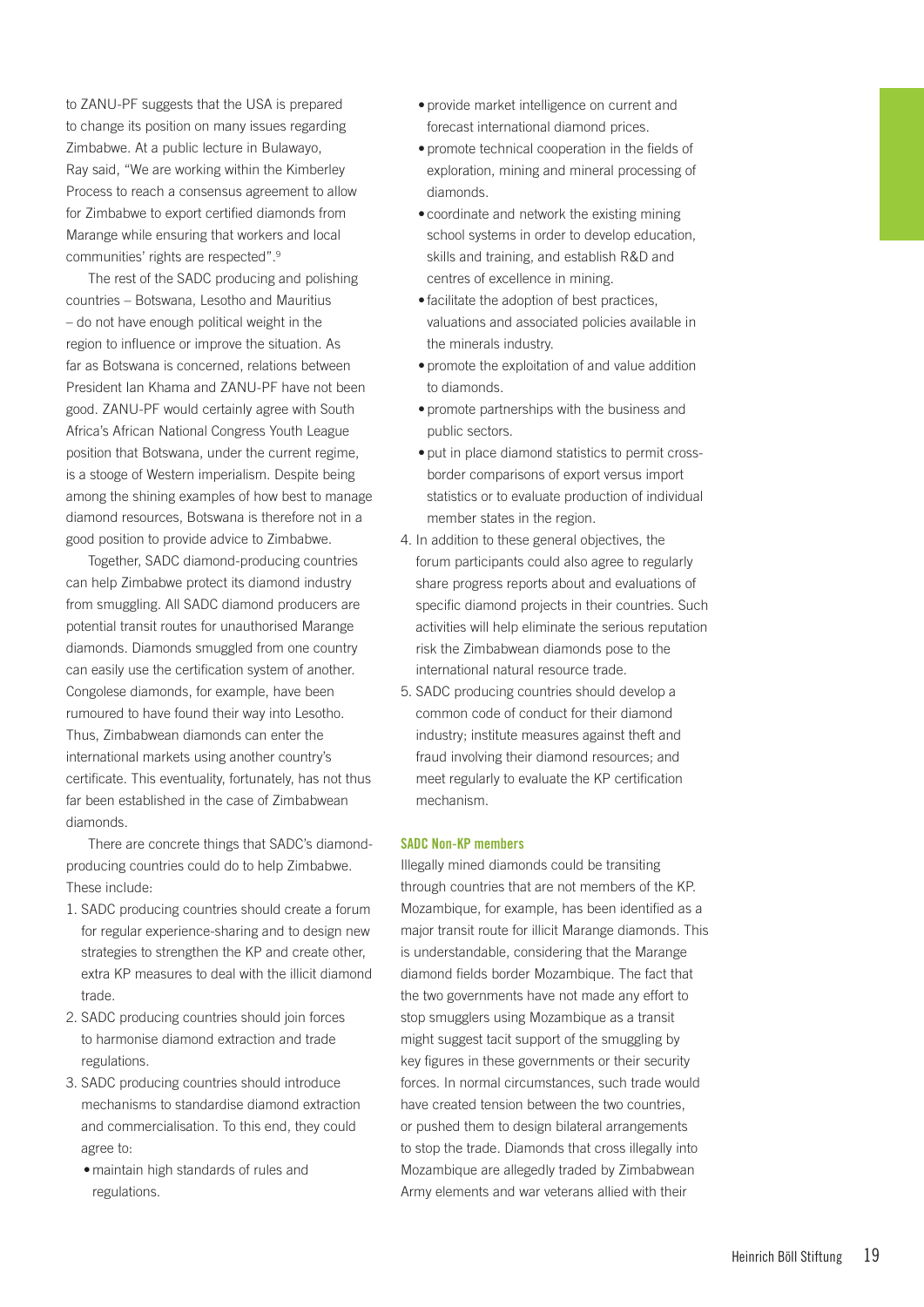FRELIMO comrades, who facilitate the business. So the issue is that of corrupt state agents on both sides of the Zimbabwe-Mozambique border.

The lack of effort by the Zimbabwean government to engage the Mozambican government is creating concerns. While diamond smuggling happens in almost all countries in the region – especially in the DRC, Angola and Lesotho – the difference with Zimbabwe is that there is a deliberate predisposition to break the law, while in the other countries, governments are striving to curb illicit trade.

Some specific steps that Zimbabwe and Mozambique can undertake to reduce the illicit diamond trade are outlined here:

- Mozambique should join the KP. The KP should put pressure on that country to speed up the process of joining the scheme.
- Both Zimbabwe and Mozambique must demonstrate the political will to adhere to the KP in the fight against the illegal diamond trade from Marange.
- • Mozambique should build robust state institutions to prevent its territory being used as transit for Zimbabwe diamonds.
- State agents from both countries working along the border must be trained in how to police diamond trafficking.
- The two countries must very quickly establish a bilateral commission that meets regularly to evaluate their efforts to combat the illicit diamond trade.
- They must establish a conduit for exchange of intelligence information on diamond activities.

#### **What Can the SADC do?**

The SADC, as an institution, should sign up to the KP and develop principles and guidelines or an SADC protocol on resource governance. This could be used as an advocacy tool, not only with respect to diamonds, but with all commodities. Without a protocol that engages all governments, the issue of sovereignty will always come up. Other governments will invariably be uncomfortable with advising a neighbor that is struggling to manage its resources.

#### **What Role for Civil Society?**

There has been lack of solidarity on Zimbabwe between African civil society organisations in the SADC, especially on the question of human rights violations and diamonds. SADC civil society has not pronounced itself clearly and forcefully on the atrocities in Marange and the human rights abuses perpetrated against human rights defenders there by ZANU-PF state agents.

While diamond smuggling happens in almost all countries in the region, the difference with Zimbabwe is that there is a deliberate predisposition to break the law, while in the other countries, governments are striving to curb illicit trade.

By refusing civil society access to the Marange diamond fields, the Zimbabwean government has prevented them from acquiring solid data to guide and lead the debate. In many instances, the voice of Western civil society organisations is heard internationally, rather than that of Zimbabweans. While the information thus revealed has been welcomed, and has contributed to such mobilisation as we have seen, it has undermined the independence of African civil society in a seriously charged political context. President Mugabe's regime has often accused civil society organisations of lack of independence, and of being stooges of Western interests.

It is not surprising, therefore, that African civil society has not found space in the KP to lead the discussion on the Marange diamonds. It plays a peripheral role, remaining a passive recipient of Western civil society articulations and positions. Zimbabwean civil society, together with regional organisations, needs to undertake more homegrown advocacy, based on solid and rigorous research. When Zimbabwean civil society starts to lead the debate, I believe that it can produce balanced analysis on the Marange diamonds – analysis that factors in Zimbabwe's political dimension and the geostrategic positioning of key world actors that are compounding the difficulty of finding a lasting solution.

As the KP struggles to fulfill its mission, meanwhile, the situation on the ground in Zimbabwe remains unchanged. This appears to suit those insiders who have little to lose from lack of certification, and much to gain from the KP's absence or reduction to irrelevance.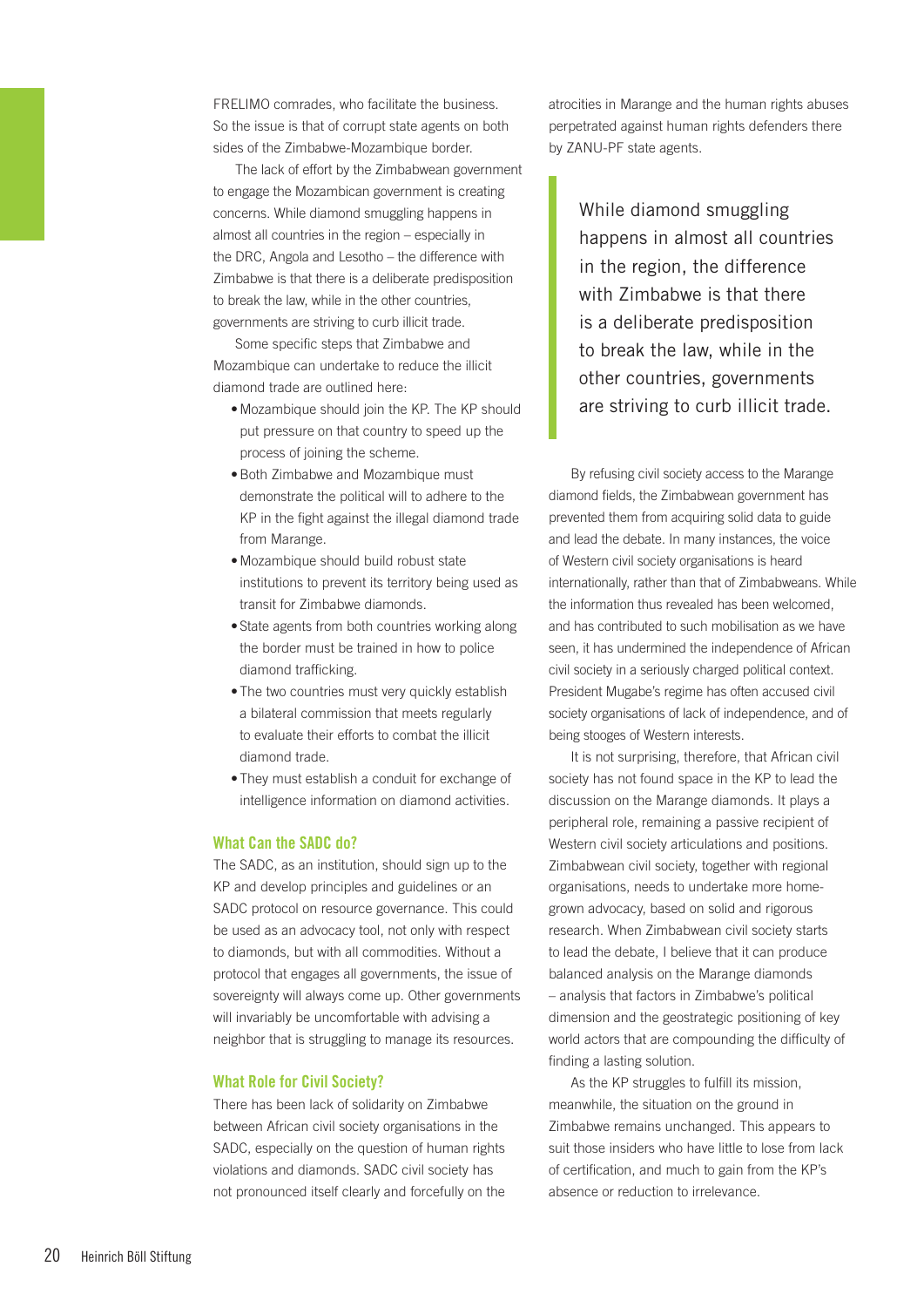#### **Conclusion**

Individuals in both government and civil society in Zimbabwe are working hard to ensure that diamonds are properly managed to the benefit of Zimbabwean citizens. Properly managed diamonds could contribute significantly to the national budget. These efforts are, however, often torpedoed by other rent-seeking politicians.

Civil society in Zimbabwe has just launched the Publish What You Pay (PWYP) campaign, and Zimbabwe has also launched the Mining Revenue

Transparency Initiative (MRTI). Neighbouring countries should contribute to these useful efforts by supporting Zimbabwe in making its regulatory system more transparent and accountable. They should create cross-border initiatives to fight diamond smuggling, and they should speak out against human rights abuses in the Marange fields. In the long run, such an approach constitutes a more empowering relationship with Zimbabwe than today's blind support for Zimbabwe to sell its diamonds.

#### **Endnotes**

- 1 The KP currently defines "conflict diamonds" as "rough diamonds used by rebel movements or their allies to finance conflict aimed at undermining legitimate governments". Conflict is strictly defined as armed conflict – but many African countries are no longer in conflict. Harare and other African KP members say the Marange diamonds are conflict-free because sales are not financing a rebel group. Human rights groups have tried to label Marange stones "conflict diamonds" under a broader definition that includes violence perpetrated by government, which they argue is more true to the spirit of Kimberley's mandate. The Kimberley Process Certification Scheme remains critical to controlling the trade of diamonds, but it might need to be adjusted to include the contentious issues surrounding what is happening in Zimbabwe. Some have proposed a "Kimberley Process Plus": exactly an attempt to broaden the KP beyond an exclusive focus on conflict diamonds. Neither the KP nor those who want it to remain relevant have invested sufficiently in ensuring that the scheme keeps up with time and events.
- 2 The Marange diamonds were discovered in 2006, well before the GPA was discussed and concluded. The discovery saw up to thirty thousand illegal miners invading the area to pan for diamonds. The quantity of diamonds from Marange quickly became a threat to the KP. The government of Zimbabwe reinforced smuggling by stationing security forces in Marange. For the soldiers and police, who were facing serious socio-economic hardship, the Marange diamonds presented an opportunity for self-enrichment. Powerful Zimbabwean politicians are accused of being part of the cartel that controls the illegal extraction and illicit trade of diamonds.

Zimbabwe, under pressure from the KP, has introduced many reforms, including the withdrawal of most security forces from the diamonds fields – it has granted mining rights to five companies, each of which has its own private security force. But many consider these efforts insufficient. The KP has failed to reach a consensus on whether Zimbabwe should be allowed to sell diamonds from the Marange fields.

- 3 "Zimbabwe's Marange Diamonds Put Kimberley Process to the Test", *Voice of America*, 21 June 2011, <http://www.voanews. com/english/news/africa/southern/Zimbabwes-Diamonds-Put-Kimberley-Process-to-the-Test-124310334.html>
- 4 *Ibid*.
- 5 Canada, Israel and the USA did not support the draft. Due to lack of consensus, the decision was qualified as unilateral.
- 6 Chikane's judgment has been widely questioned, but those questioning it continue to rely on media and individual reports. These critics cannot claim credibility without offering a consistent alternative report.
- 7 The KP should not be used as a tool by globally powerful countries to push for their political interests in Zimbabwe. The Kimberley Process should be seen to be applied in consistent manner in all its member countries. In the case of Zimbabwe, despite the KP monitor's favorable report and the majority of KP members supporting Zimbabwe, the USA, Canada, Great Britain and Australia have opposed the selling of Marange diamonds. This is why some have argued that the KP has been hijacked for political reasons.
- 8 President Jacob Zuma, *City Press*, 13 August 2011.
- 9 Bhebhe N, "US seeks Deal on Marange Diamonds", *Zimbabwe Independent*, 25 August 2011.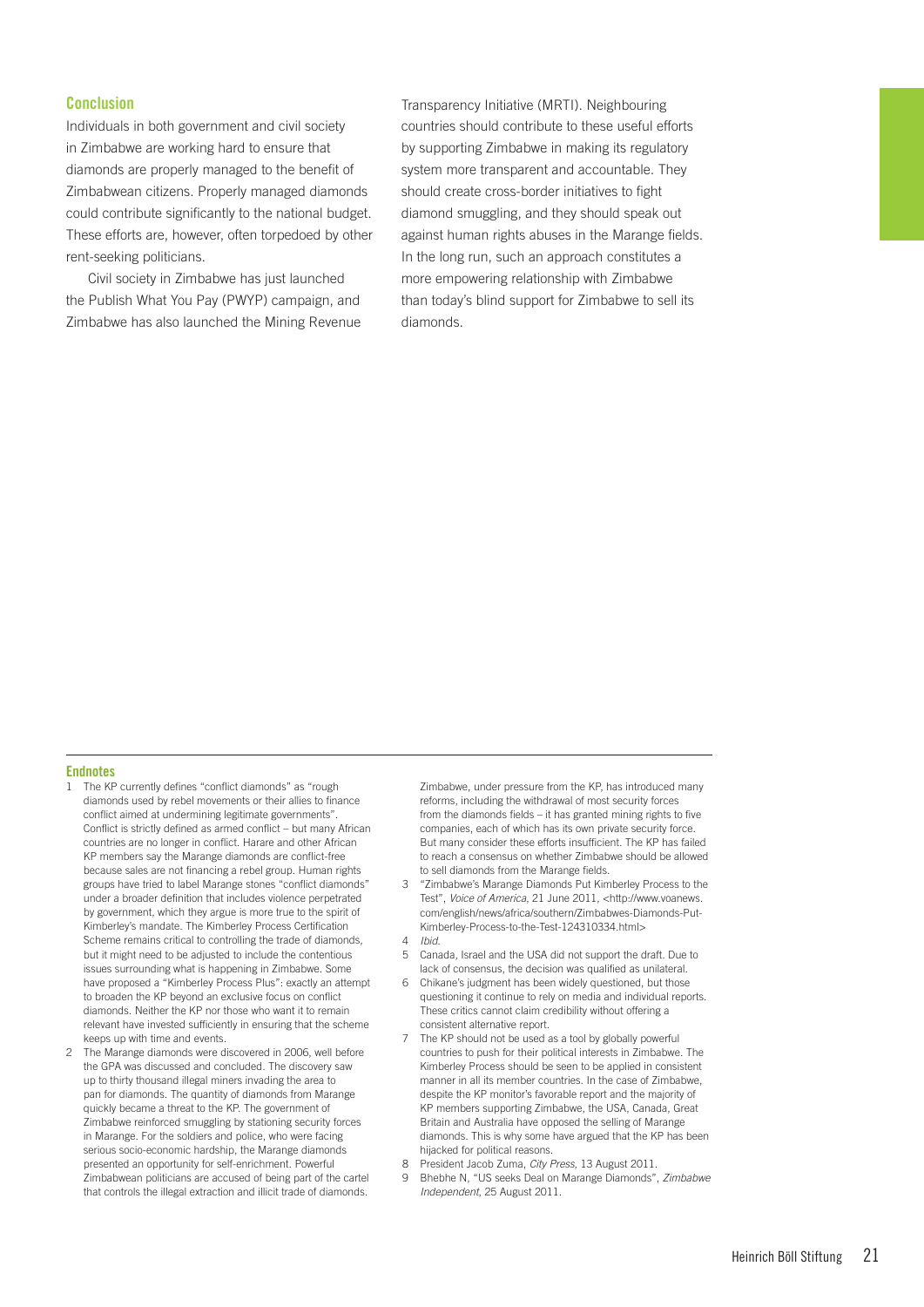### **Debate Can the Kimberley Process Survive Marange?**

 $\sum$ imbabwe's Marange diamond fields represent a lost opportunity for the Kimberley Process (KP). Faced with one of the worst examples of violence in the diamond fields since Charles Taylor, the KP did nothing for a year. Slow to act, it has spent the intervening three years looking to excuse Zimbabwe's behavior, hoping the world wouldn't notice.

The KP has been incapacitated over the last three years, and not by a lack of information – from NGO reports, reputable media accounts, and even its own Review Mission findings. It has, rather, been undercut by a lack of political will to follow through on the information it had; to firmly say *no* to activity that was, and is, overtly criminal.

Appropriate intervention could have been an opportunity for the KP to protect its "brand". It could have used Marange to give itself a wakeup call and modernise itself. Instead, it has failed to realise that the original gold standard for multi-stakeholder initiatives is being rapidly overtaken – not only by new kids on the block, like the Extractive Industries Transparency Initiative (EITI), but by an increasingly aspirational and ethical consumer market.

Marange should have been an opportunity for countries, particularly African countries that still bear the scars of diamond-fuelled wars, to act firmly. These governments could have reaffirmed that there is no place for any violence in the diamond supply chain, irrespective of whether the perpetrator is a rebel or a government soldier. Instead, many countries continue to maintain that Marange does not produce "conflict diamonds" because it does not meet the traditional definition: "diamonds used by rebel movements to fuel war against a legitimately elected government".

The KP has had numerous meetings on Marange. In fact, the topic has consumed KP business for the past two years. Each meeting (there have been at least six in the last 18 months) results in a lowering of the bar of what is expected of Zimbabwe. Past agreements are forgotten. Zimbabwe takes what it wants from new agreements, and ignores the other commitments they include.

Marange has always been symptomatic of larger structural problems afflicting the KP. The KP has demonstrated over and over again that it cannot stop human rights abuses, or even guarantee the origin of diamonds. It has remained silent on repeated violence against artisanal diamond miners by state actors in Angola; it did little to stop the flow of officially recognised conflict diamonds from Côte D'Ivoire; it has let Venezuela off the hook after that country absented itself from the KP following revelations of widespread smuggling. In the DRC, over 50 percent of diamonds exiting the country are of unknown origin. Clearly, on numerous fronts the KP is failing to deliver on even its most basic promises.

The KP has demonstrated over and over again that it cannot stop human rights abuses, or even guarantee the origin of diamonds.

What are the consequences for the KP of the situation at Marange? For starters, it has shown that the emperor has no clothes. The KP cannot stop violence. It cannot guarantee the origin of diamonds. That is the good news. A hard dose of honesty has been forced on the KP.

The bad news is that the KP's handling of Marange has diminished its own importance. Organisations and governments that care about a conflict-free, sustainably managed diamond supply chain are increasingly looking to other vehicles to achieve the outcomes they want. These measures are going to be less voluntary. They will carry harder penalties for non-compliance, and will



#### **Alan Martin**

Alan is the research director at Partnership Africa Canada. He is the co-author of *Diamonds and Clubs: The Militarized Control of Diamonds and Power in Zimbabwe* (June 2010). Alan was born and raised in southern Africa. A journalist by training, he spent over a decade working in Canada, England and various sub-Saharan countries. He holds a masters degree in conflict and development from the School of Oriental and African Studies at the University of London.

*cont. p24*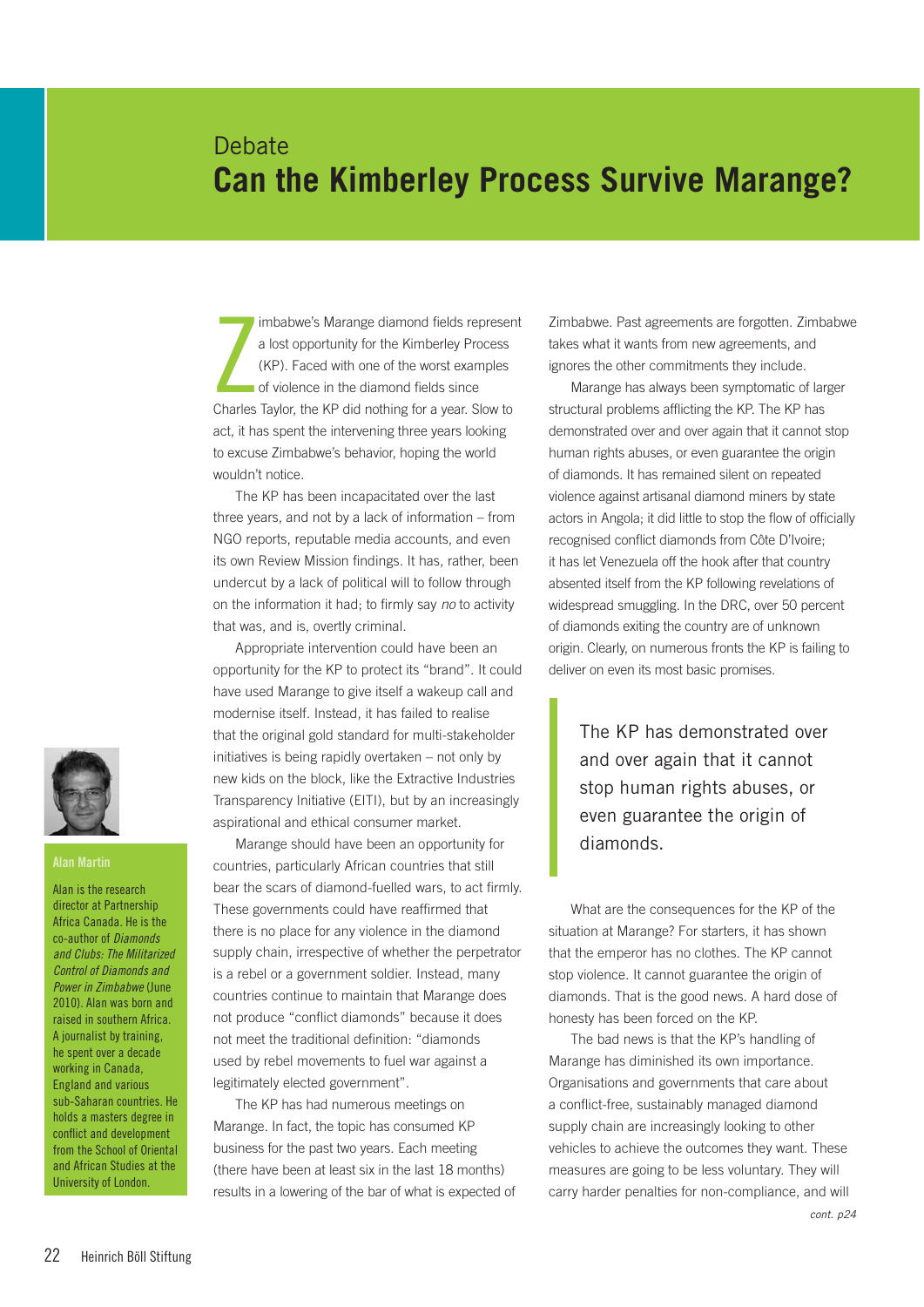### **A Reality Check?**  The Kimberley Process and Marange

S<br>in May 2 outh African diamonds were first discovered towards the end of the nineteenth century in the city of Kimberley. It was here that the Kimberley Process was launched in May 2000, when government officials from more than thirty diamond-producing and trading countries came together with representatives from the diamond industry and NGOs. Their agenda was to initiate a dialogue aimed at breaking the link between the diamond trade and devastating conflicts in Africa: the sale of so-called "conflict diamonds". Three years later, in 2003, fifty-two countries started to implement the Kimberley Process Certification Scheme (KP), under which they commited to comply with certification requirements for the rough diamond trade. All significant diamond-producing, manufacturing and trading centres now implement the KP, which today brings together fifty participants representing seventy-six countries, including all twenty-seven members of the European Union.

In the first years of its operation, the Kimberley Process proved remarkably successful, to the point that the vast majority of international rough diamond trade now moves through official KP channels. The KP has contributed significantly to curbing the flow of conflict diamonds, bringing it down from an estimated 4 to 15 percent of total trade at the end of the 1990s to less than 0.2 percent today. With the end of the crisis in Côte d'Ivoire now in sight, there may soon be no more conflict diamonds at all.

This achievement can obviously not be attributed to the KP alone; yet it is striking that, less than ten years after its creation, the world has never been so close to getting rid of conflict diamonds. The Kimberley Process has thus emerged as a uniquely innovative international arrangement. It has evolved into a remarkable conflict-prevention and peace-building instrument, to the point that it has become a reference point in discussions involving conflict resources, altogether.

Since its inception, the KP has been confronted with many challenges arising from a rapidly changing economic and political environment. Among the most critical of these is the current impasse surrounding the certification of diamonds from Zimbabwe's Marange fields. This stalemate has led NGOs to express a vote of no confidence in the KP, and to call for its urgent reform. So has the KP failed in Marange? Has the controversy driven it to its deathbed?

In many respects, the Marange issue has actually demonstrated the KP's capacity to operate effectively in situations of crisis.

In many respects, the Marange issue has actually demonstrated the KP's capacity to operate effectively in situations of crisis. It should be emphasised that it was the KP that first exposed the problems associated with militarisation and violence in the Marange area, and that demonstrated strong political resolve to address them. Its critical engagement with Zimbabwe has delivered substantial agreements – most notably, the Swakopmund Decision – providing a solid, constructive and consensual basis for addressing the issues.

In support of these agreements, the KP has mobilised a vast array of tools to monitor developments in Marange. These include satellite monitoring, statistical analysis, expert field missions and mobilisation of local civil society, as well as technical assistance. In a demonstration of effective multi-lateralism, the KP has developed tools for countries around the world to ensure vigilance



#### **Stéphane Chardon**

Stéphane joined the European Commission in Brussels in 1996 as a lawyer. He entered the commission's External Relations Department in 1999, and oversaw economic and political affairs in EU delegations to Moscow and Asmara, Eritrea. Since 2006, Stéphane has been responsible for EU sanctions/restrictive measures under the EU's foreign and security policy, and for the Kimberley Process in the commission's External Relations Directorate-General. He has worked in the commission's Foreign Policy Instruments Service since 2011.

*cont. p25*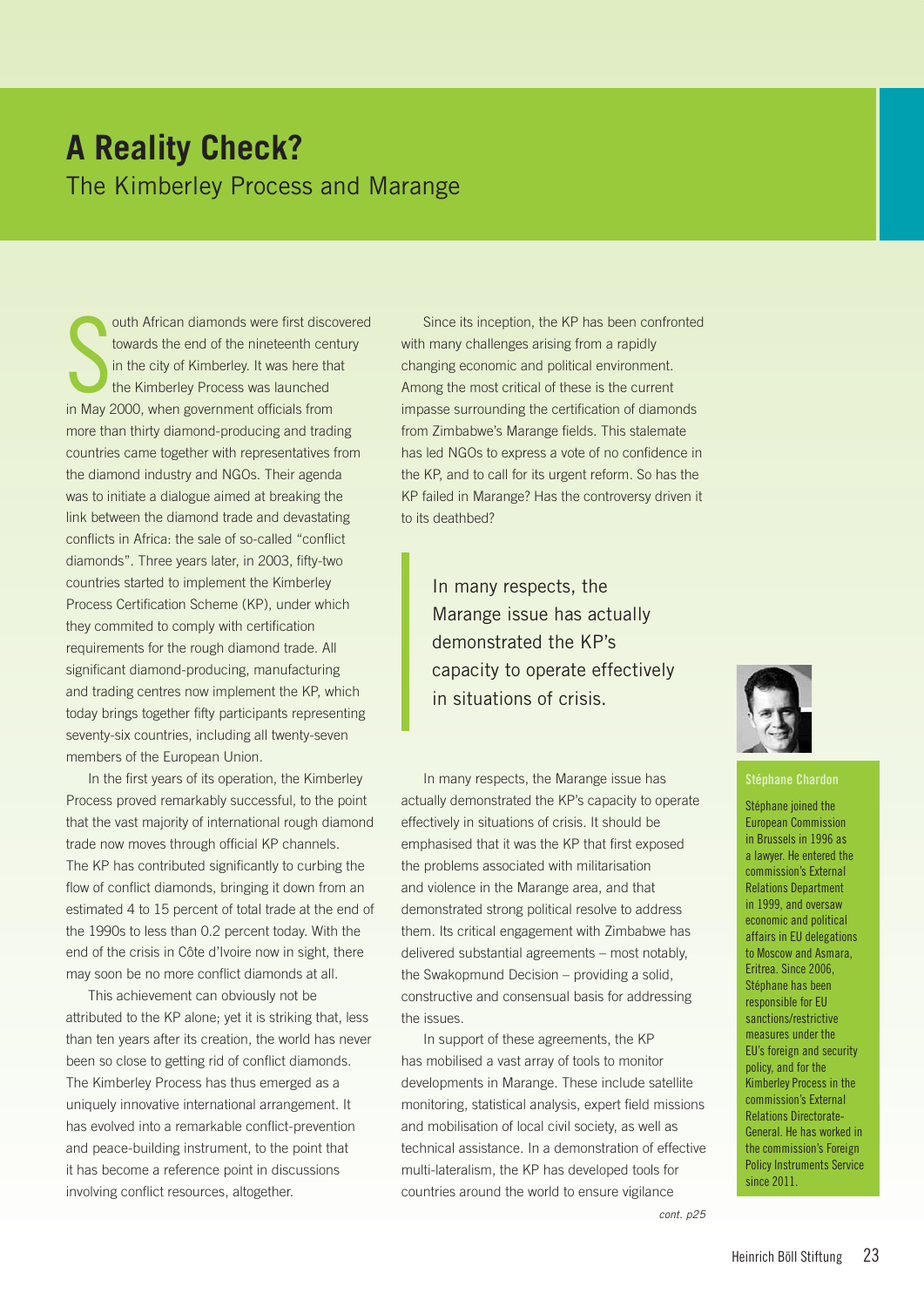focus on a much broader range of actors than just governments and the diamond industry.

The measures that emerge from these developments could include:

- Widening the scope of the US's Dodd-Frank mineral transparency legislation to include diamonds. This would force the global diamond industry to prove due diligence on its supply chain – something it has failed to get around to in the ten years of the KP's existence.
- Making targeted use of US and EU sanctions to leverage listed Zimbabwean entities engaged in diamond illegality – most especially, the principal parastatals engaged in joint ventures with private sector actors in Marange.
- Engaging other multi-stakeholder initiatives, such as the Extractive Industries Transparency Initiative (EITI) and the Voluntary Principles on Security and Human Rights affecting private security companies.
- Focusing efforts at improving implementation at the national and regional levels of the KP, rather than at the international level.

The KP's failures to date also add support for and urgency to the establishment of a "KP Plus", whereby more ethically conscious KP participants subscribe to a higher set of standards. A KP Plus, in the short term at least, has the very real possibility of creating a two-tier system – especially if African countries sit on the sidelines and do not participate in drafting the new standards and terms of reference. In that case, they will be bystanders to the process. Those on the inside, however, will be able to demand a value-added premium on their diamonds. It will be up to African countries to decide how they will respond. Will they continue to pander to the lowest common denominator, and suffer the economic consequences? Or will the economic incentives that come from better governance trump such considerations?

One of the lessons of Marange is that all participants and observers have been too singularly focused on the KP as the only vehicle through which to adjudicate the issues and affect positive change. If there is any encouraging outcome from the last two years of frustration, it is the rethinking of that idea.

Another result of the Marange fiasco has been that civil society groups are re-articulating a more comprehensive and multi-dimensional vision of what we want and expect from the diamond supply chain. Not only that: we have begun to accept that we will need to embrace multiple tools to achieve the change we want.

This is not an entirely new concept for Partnership Africa Canada, which has always endorsed a more holistic approach to the diamond industry than sole reliance on the KP. Recognising that the KP does not address developmental outcomes in artisanal mining communities, we helped create the Diamond Development Initiative (DDI). We already work with many private sector actors interested in a more equitable and ethical diamond supply, including the Responsible Jewellery Council and Rapaport. We will seek out new alliances as we go. But the focus will be on those partners who demonstrate genuine interest in and support for initiatives that bring us closer to a more equitable, less violent and sustainably managed diamond supply chain.

Some of the new measures mentioned above may have an adverse impact on African diamond producers. One thing that has emerged from this lengthy debacle in Zimbabwe is the growing disconnect between the mostly artisanal and alluvial diamond producing countries in Africa, and those countries that have to retail diamonds to ethically conscious consumers in North America and Europe. These consumers will not buy diamonds that are linked to violence, whether this violence comes at the hands of rebel groups or from state security forces.

There will be far-reaching economic consequences for African diamond-producing countries if Western retailers lose confidence in the KP and move to eliminate artisanal African diamonds from their supply chains altogether. This is a growing trend that countries ignore at their peril.

Furthermore, ethical concern is not only a Western phenomenon. Market research cited in a 2009 Lifeworth Consulting report on corporate responsibility also suggests that high net-worth consumers in India and China (the fastest growing consumer markets for diamonds) are increasingly motivated by ethical considerations.

African diamond producers need to step up their game. Many of the new tools and initiatives to improve governance and outcomes in the supply chain are being directed by political and economic forces that are largely outside Africa. Countries that remain bystanders to these new initiatives, or that continue to pander to the lowest common denominator – as in Zimbabwe today – will do themselves no favours.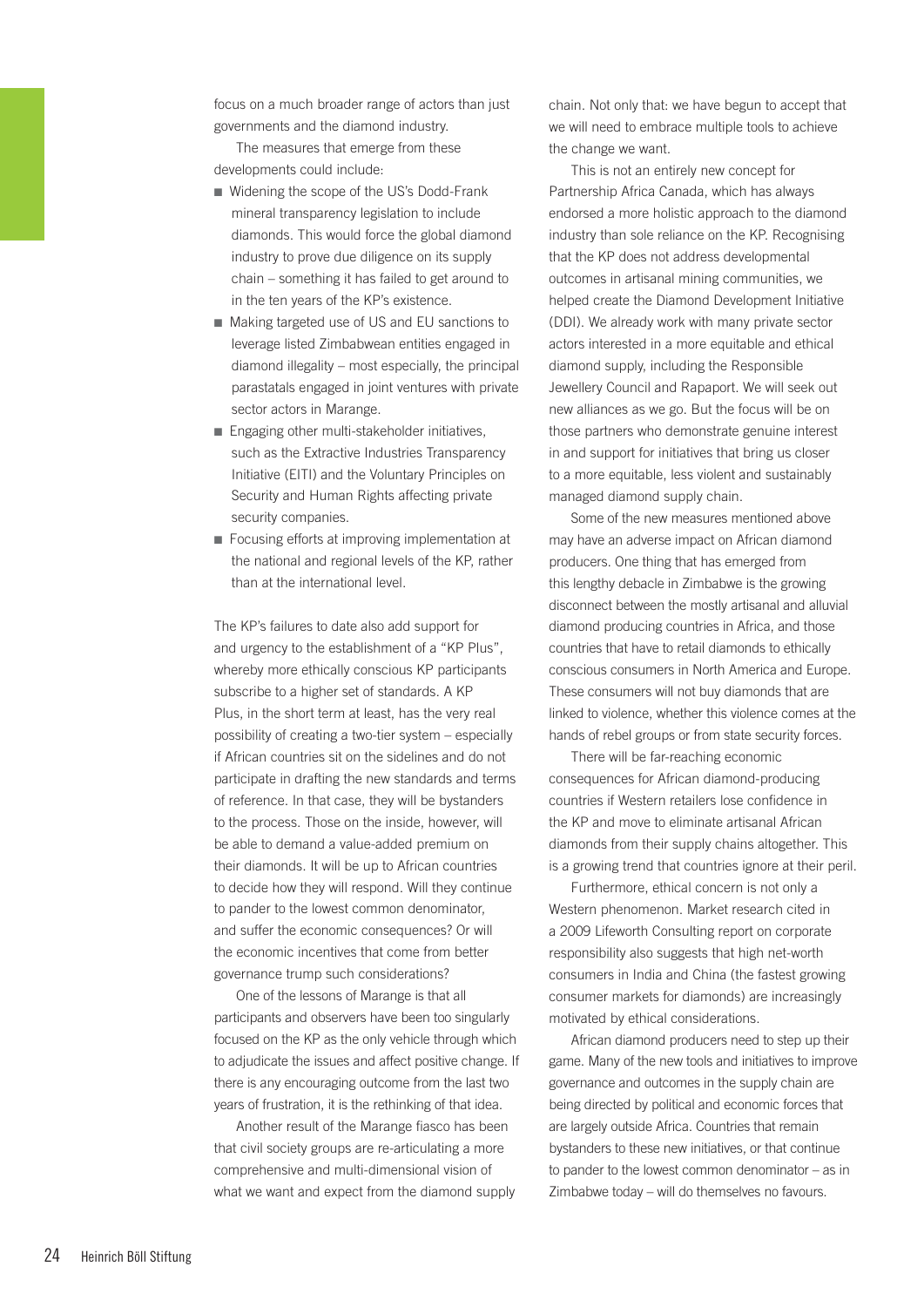against irregular shipments. It has further blocked irregular exports of Marange diamonds and arrested smugglers worldwide.

Interestingly, most of those tools have been developed over the last few years, after the KP had dealt with various implementation challenges. The KP as currently constituted is thus now better equipped than ever before to cope with the challenges it faces.

The KP's mandate, its consensual decision-making and its flexible organisation may need to be reassessed in light of growing demands and greater expectations from consumer markets.

However, even as the KP reaches a peak in terms of technical capacity, since November 2010 the long-lasting impasse over the Marange issue has thrown it into disarray. Participants' previously strong political resolve in support of KP compliance is increasingly diluted by political support for other interests, and the KP's recourse to unilateral actions is threatening its members'commercial solidarity. It is premature to announce the KP's death, as it has shown remarkable resilience to shocks; but the Marange crisis has truly turned into a KP crisis.

What, then, is the solution? Should we reform the KP?

True, the impasse on Marange is revealing the limits of the KP's ability to address acute crisis. The KP's mandate (which is confined to a

narrowly crafted definition of "conflict diamonds"), its consensual decision-making and its flexible organisation may need to be reassessed in light of growing demands and greater expectations from consumer markets. Certainly, some improvements to the KP's administrative infrastructure may be both warranted and achievable; but fundamental changes to consensus decision-making and the scope of the Kimberley Process should be treated with caution. In any event, prospects of or hopes for a better international organisation in the future should not divert attention from the resolution of urgent issues in the present, such as Marange, which can only be tackled with existing tools. At this point, therefore, caution should be exercised lest the KP as a consensual multilateral scheme be replaced by a cycle of unilateral decisions by stakeholders. This alternative would be highly detrimental to the diamond sector – and to all its stakeholders.

In conclusion, the Marange crisis has certainly helped expose the KP's real strengths and weaknesses. Nonetheless, despite continuing issues of economic governance, human rights and violence in Marange, the KP has consistently monitored and raised awareness of the situation there. It has further contributed to gradual and limited, but nevertheless real, improvements to the situation on the ground, as recognised by virtually all stakeholders.

Let's hope that the members of the Kimberley Process will find the political will to empower it as an effective force in creating a better diamond sector.

*The views expressed by the author in this article do not necessarily reflect the position of the institution that employs him.*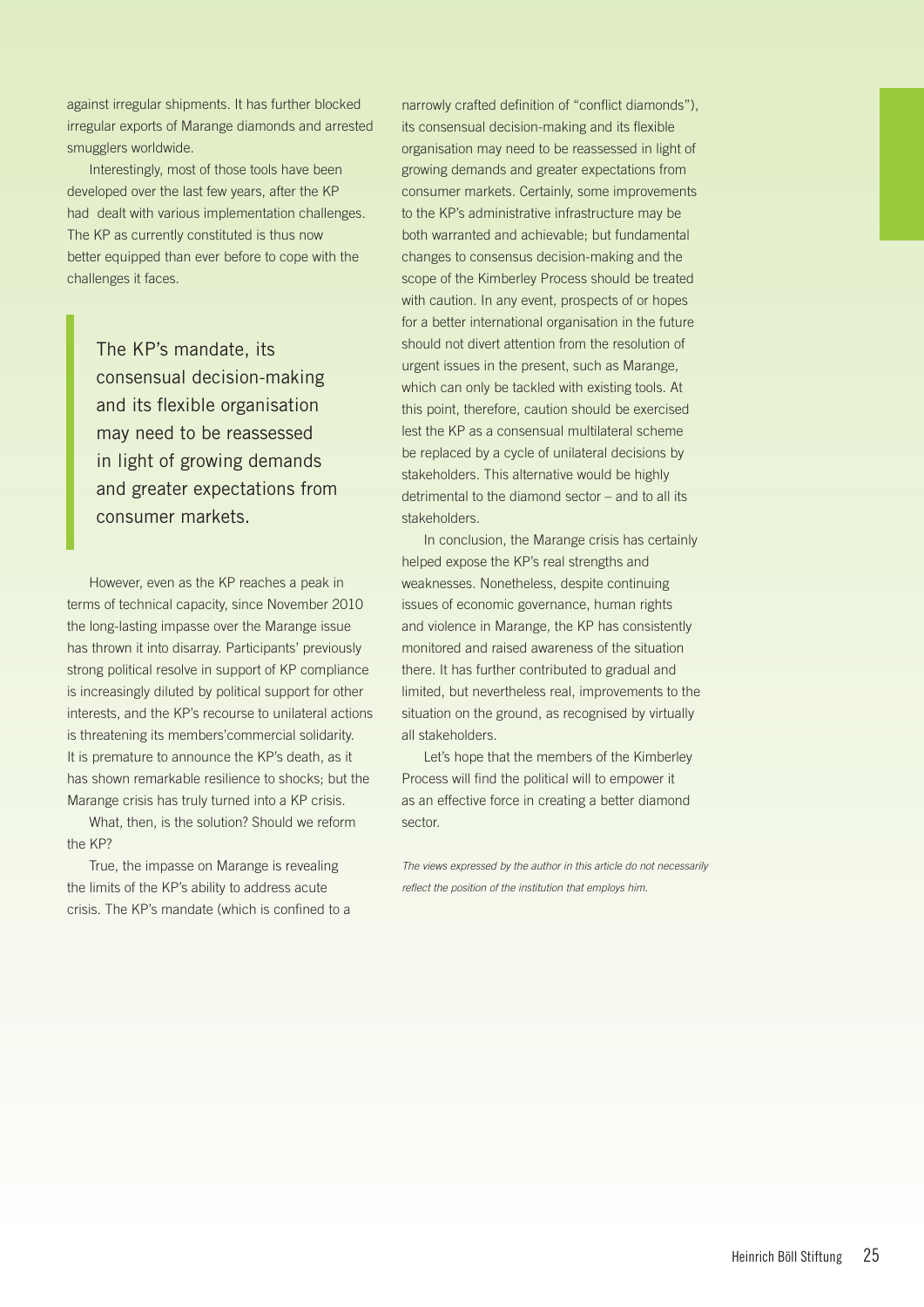### **The Kimberley Process and the Marange Diamond Fields**

A Timeline

### **2006**

**March/ April**: De Beers lets its exploration license for Marange expire. British-registered Africa Consolidated Resources Ltd. (ACR) gains control of the exploration rights. **September:** The diamond rush starts. An estimated ten thousand would-be miners flock to the Marange diamond fields.

**December:** Shortly after operations begin, ACR's license is revoked by the state-owned Zimbabwe Mining Development Corporation (ZMDC). Its mines are shut down. Despite a subsequent court ruling in ACR's favour, police prevent the company from resuming operations. In the same month, Zimbabwean police move into Marange to take control of the diamond fields. By mid-2007, illegal mining is thought to have been brought under control.

## **2007**

**May/June:** The Kimberley Process Certification Scheme (KP) sends a review mission to Zimbabwe. The mission concludes that Zimbabwe meets the required minimum standards.

### **2008**

**March:** Zimbabwe holds parliamentary and presidential elections. **October/November:** The number of illegal miners in Marange has swelled to an estimated thirty thousand. The government of Zimbabwe launches a military operation coded "No Return". According to some observers, more than two hundred people are killed during the first three weeks of the operation, alone.

### **2009**

**June/July:** The KP sends a review mission to Marange. The mission reports "credible" indications of significant non-compliance" and recommends temporary suspension of Zimbabwe as a certified producer of approved diamonds. **July:** The Zimbabwean Ministry of Mines accepts expressions of interest from companies willing to enter into joint venture mining agreements in Marange.

**August:** Two companies – Mbada Diamonds and Canadile Miners – enter into joint ventures with the ZMDC, which holds 50 percent of the shares.

**November:** A KP plenary meeting is held in Namibia. Zimbabwe and the KP agree on a joint work plan (JWP) to address the indications of non-compliance reported in July. The JWP is to be implemented under the oversight of a KP monitor.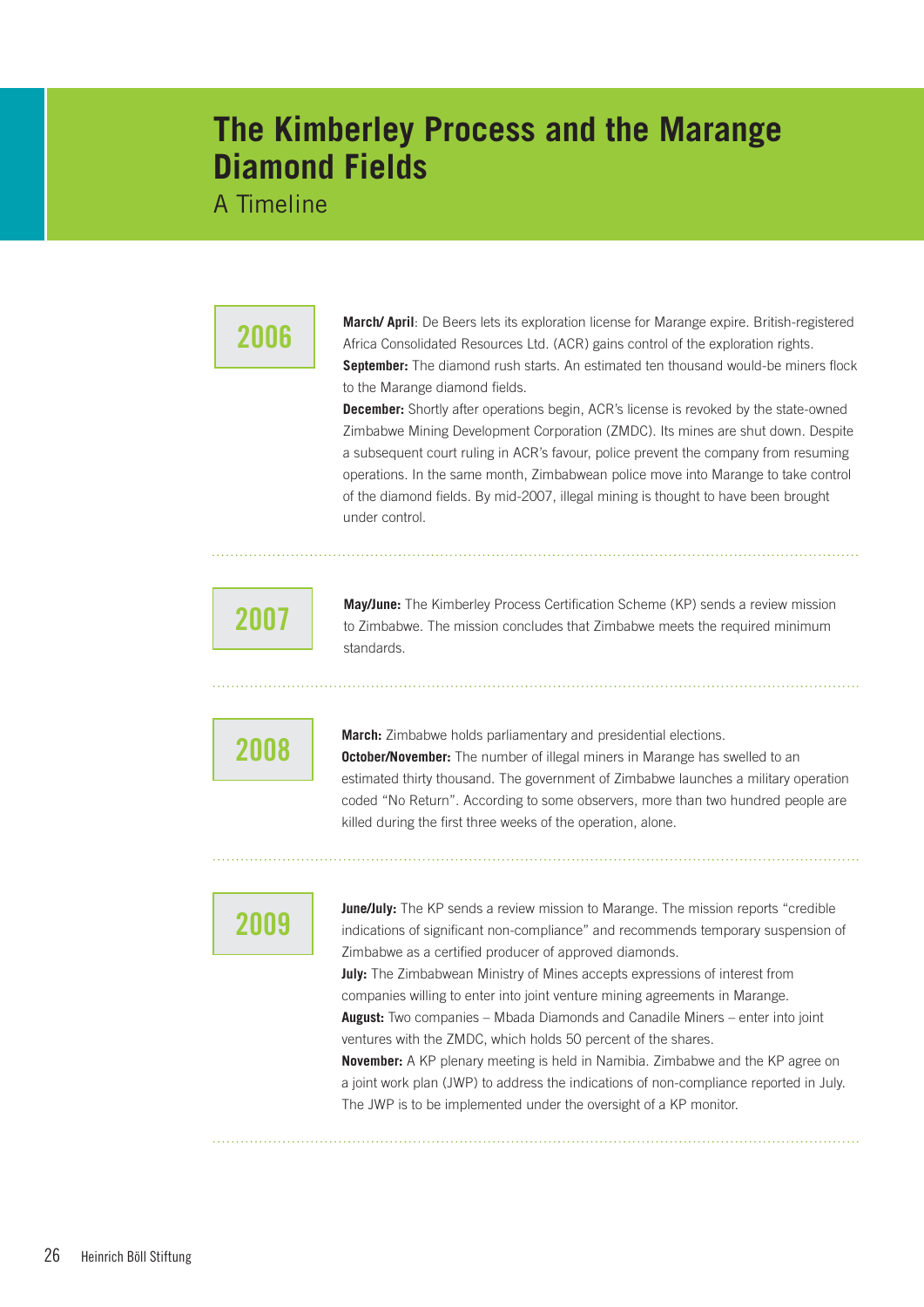### **2010**

**February:** The KP nominates South African businessman Mr. Abbey Chikane as the KP monitor for Zimbabwe.

**March:** Abbey Chikane undertakes his first visit to the Marange diamond fields to assess progress on the JWP.

**May:** Monitor Chikane visits Marange for a second time. His report concludes that Zimbabwe now meets the KP minimum requirements, and should be allowed to resume diamond exports from the Marange diamond fields.

**June:** A KP intersessional meeting is held in Israel. Civil society participants argue against Chikane's findings. The plenary is overshadowed by the arrest of Zimbabwean civil society activist Farai Maguwu shortly before the meeting. Negotiations on Zimbabwe's progress end in a deadlock.

**July:** KP members reach a compromise decision at the annual World Diamond Council meeting in Russia: Zimbabwe is permitted to hold two KP-supervised sales auctions, but a civil society local focal point is to be established to assist the KP monitor in assessing JWP progress.

**August:** A KP review mission visits Zimbabwe. The mission finds that the Zimbabwean government and the mining companies Mbada and Canadile have made progress in implementing some elements of the JWP. However, the report also points to a number of problems, such as ongoing smuggling activities involving the military and illegal miners' syndicates.

**August/September:** The two sales auctions agreed to in July are held. (In his National Budget Statement of November 2011, the minister of finance refers to a third, unauthorised sale of diamonds, from which the ministry did not receive revenue receipts.)

**October:** The KP Working Group on Monitoring approves the structure of the Zimbabwean KP civil society local focal point, which is to comprise six organisations and be coordinated by Mr. Shamiso Mtisi of the Zimbabwe Environmental Law Association (ZELA). The government of Zimbabwe, however, rejects this formation. **November:** The KP plenary meeting in Israel fails to produce any agreement. A draft text proposes provisions for supervised exports from Mbada and Marange Resources (formerly Canadile) coupled with an export cessation mechanism, but the government of Zimbabwe rejects it. It argues that it has satisfied the minimum requirements of the KP, and should be allowed to trade without any conditions or supervision. A meeting of the Working Group on Monitoring in Brussels is unable to break the deadlock.

### **2011**

**March:** The 2011 KP chairman, from the Democratic Republic of Congo, issues a notice seeking to allow Zimbabwe to export diamonds from compliant mining companies in Marange – namely, Mbada and Marange Resources. However, other KP participants reject this decision on the grounds that it was reached without consensus. **April:** A draft agreement is mooted at a Working Group on Monitoring meeting in Dubai. It includes provisions for further monitoring and supervision, as well as measures to cease exports if there are reports of violence in Marange. The government of Zimbabwe rejects the proposed agreement.

**June:** At a KP intersessional meeting in the DRC, the chairman issues a notice, allowing Zimbabwe to export diamonds from compliant mining companies (Mbada and Marange Resources). This notice is rejected by other participants – including the United States, the European Union, Australia, Israel and Canada – on the basis that there was no consensus when the notice was issued. The notice also prompts a walk-out of the plenary meeting by civil society participants.